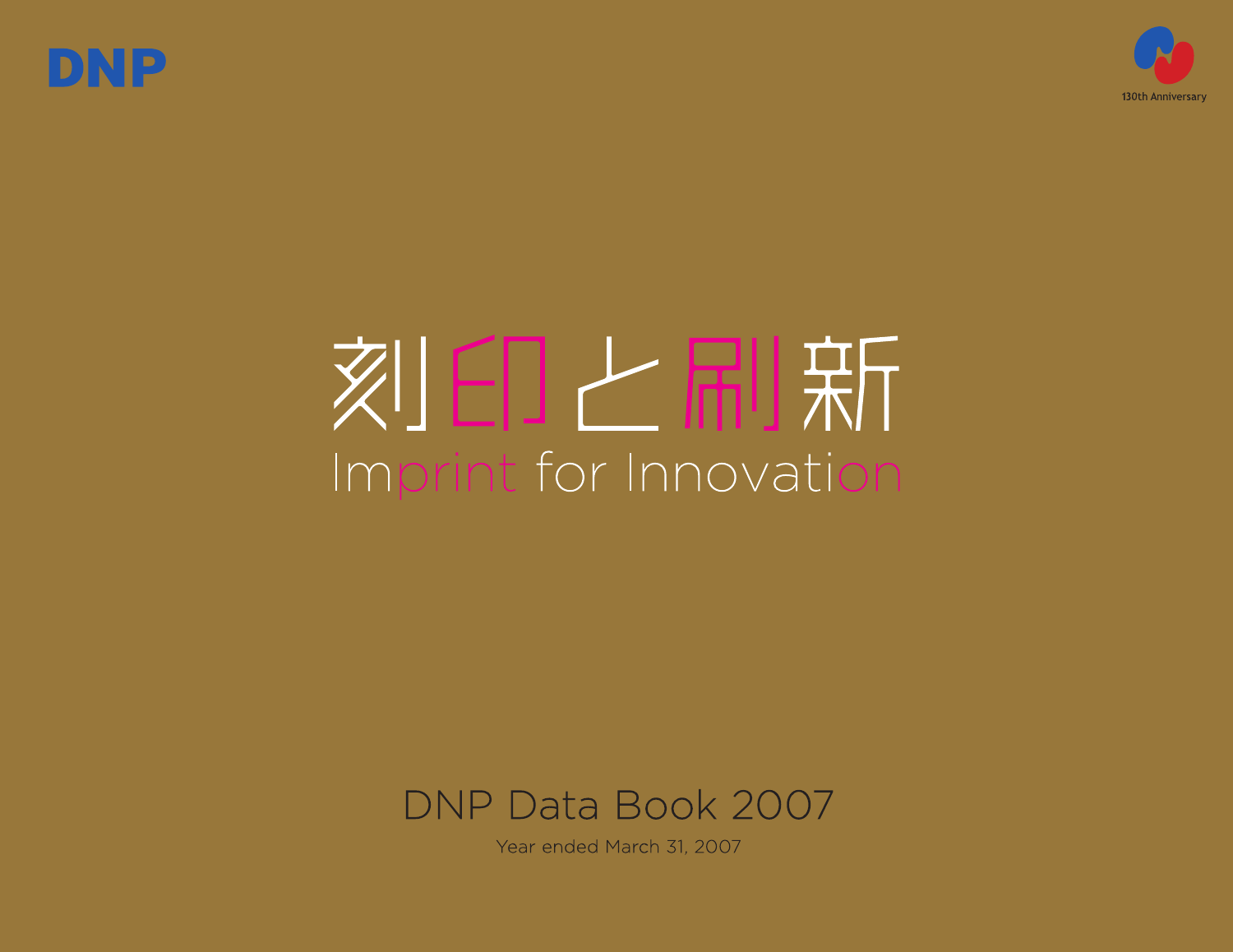# **プロフィール Profile**

大日本印刷株式会社の前身である秀英舎は、日本初の本格的な印刷会社とし て、1876年に設立されました。出版印刷から始まった当社はその後、商業印刷、 ビジネスフォーム、包装、建材、産業資材、エレクトロニクスなど様々な分野に進 出しています。

現在、世界的に情報関連の需要が伸び続けていますが、これは大日本印刷に とってビジネスチャンスといえます。情報産業のリーダーとして、大日本印刷の印 刷技術やマーケティングのノウハウを応用発展させることにより印刷の事業領域 を拡大させ、更なる成長を目指します。

Shueisha, the predecessor of today's Dai Nippon Printing Co., Ltd.(DNP), was founded in 1876 as Japan's first full-scale printing company. The company got its start in publication printing but has since diversified its operations to include commercial printing, business forms, packaging, decorative materials, lifestyle and industrial supplies, and electronic components.

The world is in the midst of growing demand for information, a situation that offers high potential for DNP. Backed by a position of leadership in the information industry, we are continuing to expand our businesses by exploring new technological and marketing possibilities in the world of printing.

### **目次 Contents**

| 財務ハイライト<br>財務データ          | <b>Financial Data</b> |     |
|---------------------------|-----------------------|-----|
|                           |                       |     |
| 成長性                       |                       |     |
| 効率性                       |                       |     |
| 安全性                       |                       |     |
| 一株当たり指標                   |                       |     |
| 投資指標                      |                       | 10  |
| その他の指標                    |                       |     |
| 主要子会社及び関連会社               |                       | 12  |
| 連結損益計算書 (10年間)            |                       | -13 |
| 連結貸借対照表 (資産の部、10年間)       |                       | 14  |
| 連結貸借対照表 (負債の部・純資産の部、10年間) |                       | 15  |
| 連結キャッシュフロー計算書(6年間)        |                       | 16  |
| 単体損益計算書(10年間)             |                       | 18  |
| 単体貸借対照表 (10年間)            |                       | 19  |
| 株式情報                      |                       | -20 |
| 会社概要                      |                       |     |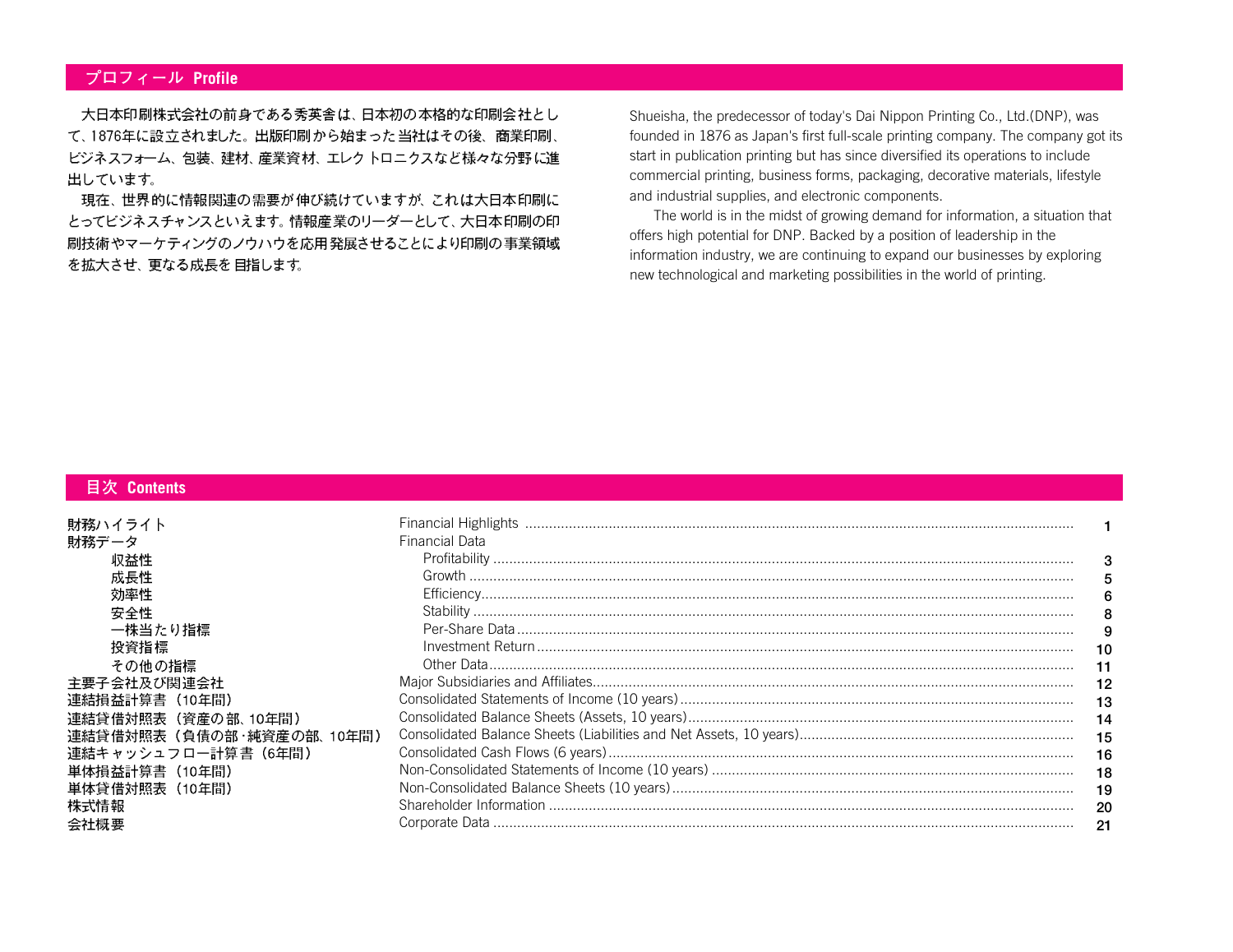# **財務ハイライト Consolidated and Non-Consolidated Financial Highlights**





Operating income

**営業利益**





Net income



単体

**98 99 00 01 02 03 04 05 06 07**

Non-Consolidated

連結 **Consolidated** 

50,000



Total stockholders' equity

(単位:百万円/¥ million)

**株主資本**







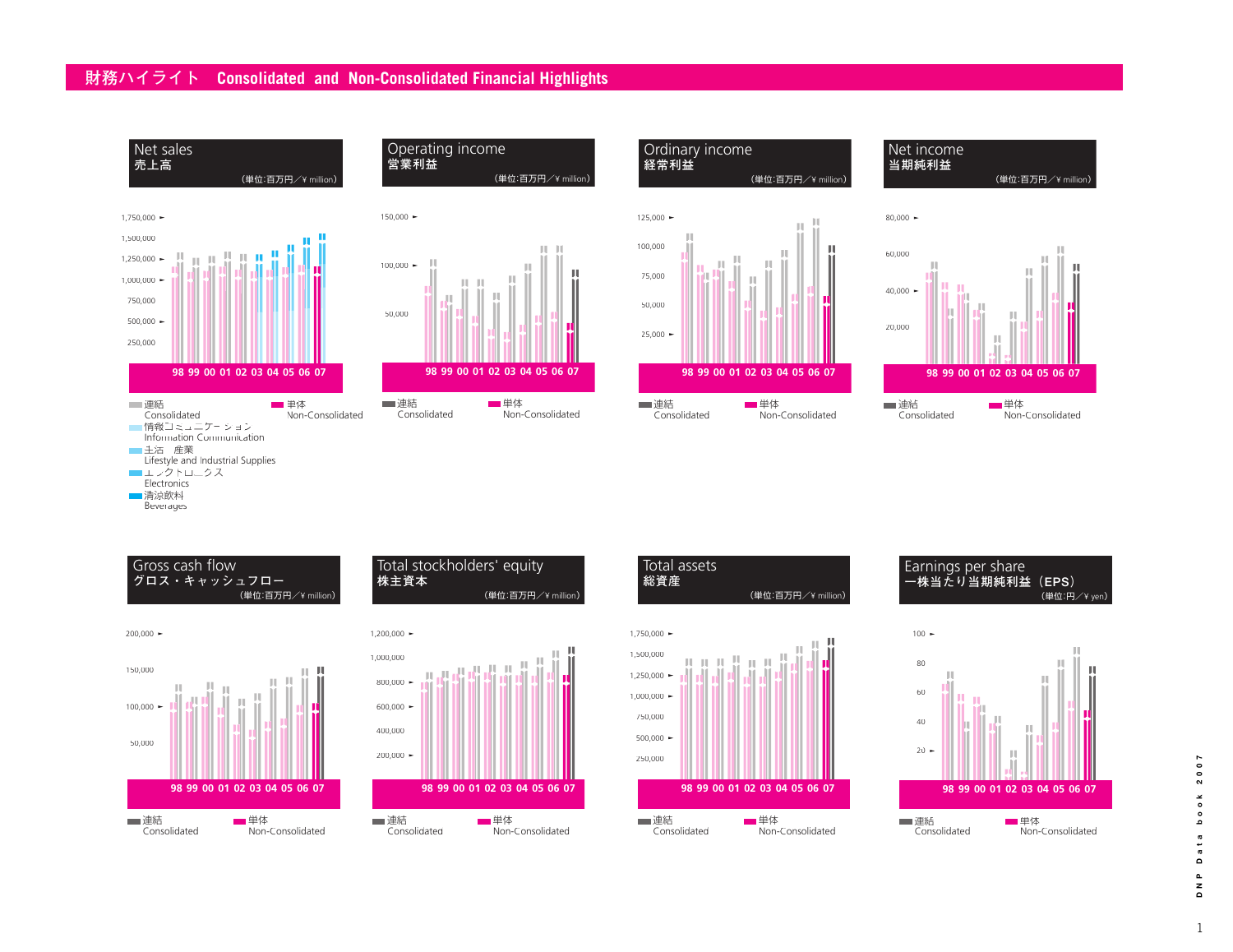(**百万円 /** ¥ million)

| <b>Years ended March 31</b> |                                                    | 1998      | 1999      | 2000      | 2001      | 2002      | 2003      | 2004      | 2005      | 2006      | 2007      |
|-----------------------------|----------------------------------------------------|-----------|-----------|-----------|-----------|-----------|-----------|-----------|-----------|-----------|-----------|
| 連結                          | Consolidated                                       |           |           |           |           |           |           |           |           |           |           |
| 売上高                         |                                                    | 1.336.604 | 1.269.543 | 1.286.703 | 1.342.035 | 1,311,934 | 1,309,002 | 1,354,101 | 1,424,942 | 1,507,505 | 1,557,802 |
| 情報コミュニケーション                 | Information Communication                          |           |           |           |           | 651,216   | 611,754   | 622,466   | 633,498   | 655,974   | 662,886   |
| 生活・産業                       | Lifestyle and Industrial Supplies                  |           |           |           |           | 410,705   | 417,277   | 425,523   | 448,832   | 478,368   | 528,918   |
| エレクトロニクス                    |                                                    |           |           |           |           | 176,914   | 208,138   | 236,402   | 269,626   | 296,766   | 291,911   |
| 清涼飲料                        |                                                    |           |           |           |           | 73,099    | 71,833    | 69,710    | 72,986    | 76.396    | 74,085    |
| 営業利益                        | Operating income                                   | 106,818   | 69,609    | 85,886    | 85,941    | 72,242    | 89,881    | 102,438   | 120,528   | 120,669   | 96,144    |
| 経常利益                        | Ordinary income                                    | 111,673   | 77,996    | 87,976    | 92,349    | 74,775    | 88,177    | 97,276    | 120,485   | 124,715   | 101,348   |
| 当期純利益                       |                                                    | 56,539    | 30,493    | 39,034    | 33,409    | 15,609    | 28,774    | 52,971    | 59,936    | 65,187    | 54,841    |
| グロス・キャッシュフロー                | Gross cash flow                                    | 130,447   | 113,293   | 133,622   | 127,721   | 110,479   | 118,013   | 138,153   | 140,376   | 152,450   | 155,002   |
| 株主資本*                       | Total stockholders' equity                         | 885,507   | 898,646   | 925,646   | 939,441   | 946,998   | 942,083   | 978,736   | 1,007,943 | 1,063,308 | 1,071,897 |
| 総資産                         |                                                    | 1,450,709 | 1,445,293 | 1,451,700 | 1,489,871 | 1,432,458 | 1,450,027 | 1,513,734 | 1,600,129 | 1,662,377 | 1,700,250 |
| 一株当たり当期純利益(円)               | Earnings per share (¥)                             | 74.49     | 40.15     | 51.40     | 43.99     | 20.55     | 37.80     | 71.49     | 82.56     | 91.23     | 78.10     |
|                             |                                                    |           |           |           |           |           |           |           |           |           |           |
| 単体                          | Non-Consolidated                                   |           |           |           |           |           |           |           |           |           |           |
| 売上高                         |                                                    | 1,160,834 | 1,098,547 | 1,113,137 | 1,162,403 | 1,121,696 | 1,106,346 | 1,121,767 | 1,156,219 | 1,183,731 | 1,162,244 |
| 情報コミュニケーション                 | Information Communication                          |           |           |           |           | 614,161   | 573,509   | 575,245   | 575,374   | 563,701   | 561,955   |
| 生活・産業                       | Lifestyle and Industrial Supplies                  |           |           |           |           | 348,601   | 353,232   | 366,790   | 377,805   | 385,091   | 380,983   |
| エレクトロニクス                    |                                                    |           |           |           |           | 158,932   | 179,603   | 179,732   | 203,040   | 234,938   | 219,304   |
| 情報メディア                      | Information media                                  | 619,105   | 613,448   | 612,389   | 635,941   | 614,161   |           |           |           |           |           |
| 生活構材                        | Lifestyle products                                 | 308,870   | 293,533   | 299,102   | 307,897   | 296,074   |           |           |           |           |           |
| 情報電子部材                      | Electronic components & Information media supplies | 232,859   | 191,565   | 201,644   | 218,564   | 211.460   |           |           |           |           |           |
| (書籍・定期刊行物)                  | (Books and magazines)                              | 209,404   |           |           |           |           |           |           |           |           |           |
| (商業印刷物)                     | (Commercial printing)                              | 605,943   |           |           |           |           |           |           |           |           |           |
| (紙器・特殊印刷物)                  | (Packaging and special printing)                   | 345,487   |           |           |           |           |           |           |           |           |           |
| 営業利益                        | Operating income                                   | 78,930    | 63,619    | 55,323    | 48,023    | 34,800    | 31,442    | 38,984    | 48,596    | 52,227    | 41,059    |
| 経常利益                        | Ordinary income                                    | 95,439    | 84,623    | 80,528    | 70,461    | 53,999    | 45,372    | 48,332    | 59,790    | 66,319    | 57,799    |
| 当期純利益                       |                                                    | 50,182    | 44,856    | 43,439    | 29,544    | 5,699     | 4,589     | 22,972    | 28,972    | 38,921    | 33,705    |
| グロス・キャッシュフロー                | Gross cash flow                                    | 106,507   | 107,446   | 114,181   | 99,156    | 76,011    | 68,630    | 80,628    | 84,649    | 102,495   | 105,399   |
| 株主資本*                       | Total stockholders' equity                         | 802,209   | 844,184   | 873,763   | 889,447   | 882,682   | 852,782   | 860,961   | 858,868   | 883,464   | 864,155   |
| 総資産                         |                                                    | 1,253,597 | 1,255,756 | 1,243,061 | 1,288,135 | 1,234,322 | 1,235,530 | 1,301,927 | 1,392,282 | 1,423,240 | 1,431,131 |
| 一株当たり配当額(円)                 | Cash dividends per share (¥)                       | 18.00     | 18.00     | 18.00     | 18.00     | 18.00     | 19.00     | 21.00     | 24.00     | 26.00     | 32.00     |
| 一株当たり当期純利益 (円)              | Earnings per share (¥)                             | 66.11     | 59.06     | 57.19     | 38.90     | 7.50      | 5.82      | 30.82     | 39.70     | 54.28     | 47.95     |
|                             |                                                    |           |           |           |           |           |           |           |           |           |           |

注) 2006年3月期以前は、資本の部合計で表示しています。<br>2007年3月期は、株主資本及び評価換算差額等の合計で表示しています。

Note:\*Figures for years prior to the year ended March 2007 show total stockholders' equity. Note:\*The figure for March 2007 shows the sum of total stockholders' equity, and valuation and translation adjustments.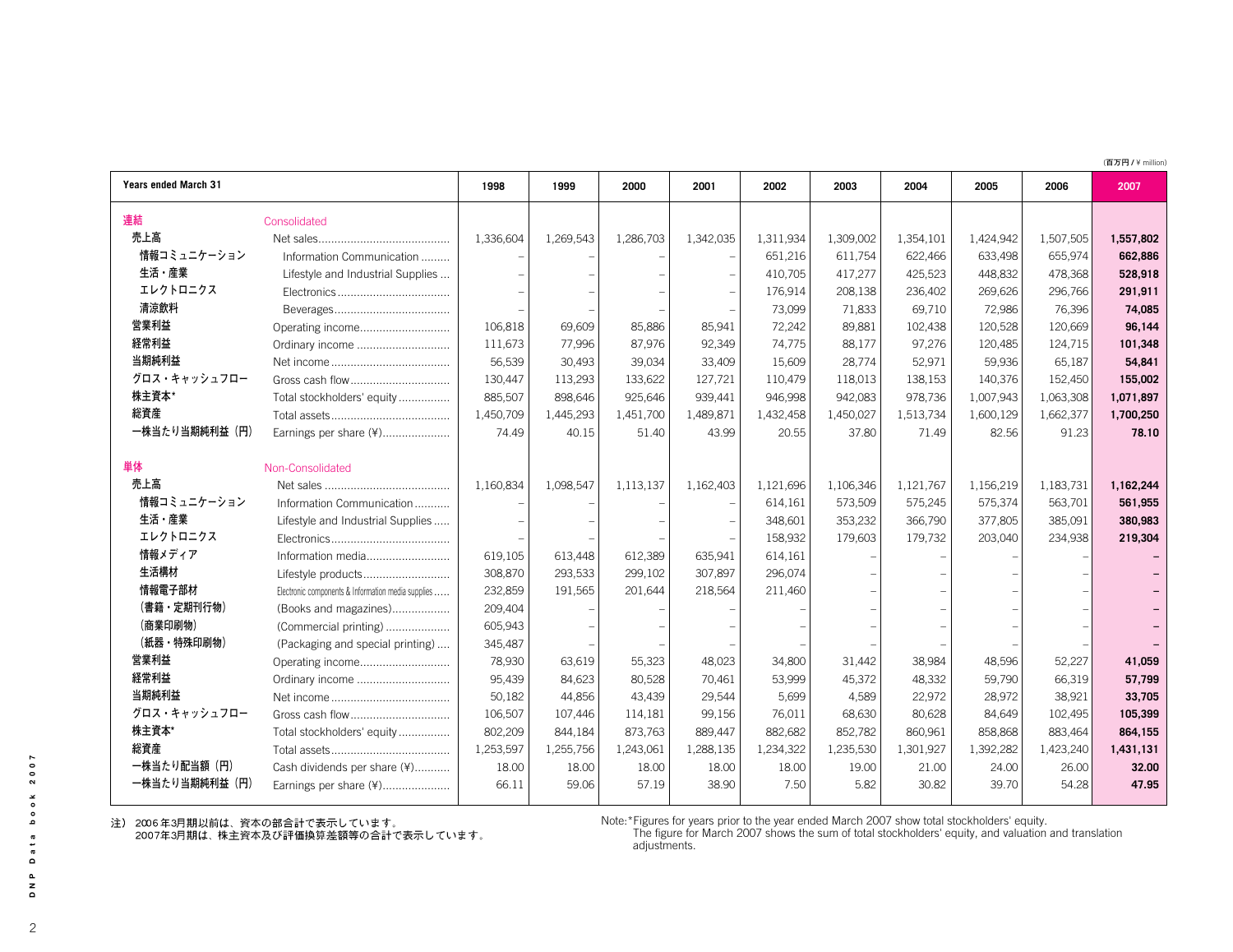## **財務データ Consolidated and Non-Consolidated Financial Data**

# **収益性 Profitability**







| <b>Years ended March 31</b> |                            | 1998    | 1999   | 2000   | 2001   | 2002   | 2003   | 2004    | 2005    | 2006    | 2007    |
|-----------------------------|----------------------------|---------|--------|--------|--------|--------|--------|---------|---------|---------|---------|
| 連結                          | Consolidated               |         |        |        |        |        |        |         |         |         |         |
| 営業利益                        | Operating income           | 106,818 | 69,609 | 85,886 | 85,941 | 72,242 | 89,881 | 102,438 | 120,528 | 120,669 | 96,144  |
| 営業利益率*1<br>(% )             | Operating income ratio (%) | 7.99    | 5.48   | 6.67   | 6.40   | 5.51   | 6.87   | 7.57    | 8.46    | 8.00    | 6.17    |
| 経常利益                        | Ordinary income            | 111,673 | 77,996 | 87,976 | 92,349 | 74,775 | 88,177 | 97,276  | 120,485 | 124,715 | 101,348 |
| 経常利益率*2 (%)                 | Ordinary income ratio (%)  | 8.35    | 6.14   | 6.84   | 6.88   | 5.70   | 6.74   | 7.18    | 8.46    | 8.27    | 6.51    |
| 当期純利益                       |                            | 56,539  | 30,493 | 39,034 | 33,409 | 15,609 | 28,774 | 52,971  | 59,936  | 65,187  | 54,841  |
| 当期純利益率*3 (%)                |                            | 4.23    | 2.40   | 3.03   | 2.49   | 1.19   | 2.20   | 3.91    | 4.21    | 4.32    | 3.52    |
| 単体                          | Non-Consolidated           |         |        |        |        |        |        |         |         |         |         |
| 営業利益                        |                            | 78,930  | 63,619 | 55,323 | 48,023 | 34,800 | 31,442 | 38,984  | 48,596  | 52,227  | 41,059  |
| 営業利益率*1<br>(% )             | Operating income ratio (%) | 6.80    | 5.79   | 4.97   | 4.13   | 3.10   | 2.84   | 3.48    | 4.20    | 4.41    | 3.53    |
| 経常利益                        | Ordinary income            | 95,439  | 84,623 | 80,528 | 70,461 | 53,999 | 45,372 | 48,332  | 59,790  | 66,319  | 57,799  |
| 経常利益率*2(%)                  | Ordinary income ratio (%)  | 8.22    | 7.70   | 7.23   | 6.06   | 4.81   | 4.10   | 4.31    | 5.17    | 5.60    | 4.97    |
| 当期純利益                       |                            | 50,182  | 44,856 | 43,439 | 29,544 | 5,699  | 4,589  | 22,972  | 28,972  | 38,921  | 33,705  |
| 当期純利益率*3 (%)                | Return on sales (%)        | 4.32    | 4.08   | 3.90   | 2.54   | 0.51   | 0.41   | 2.05    | 2.51    | 3.29    | 2.90    |

注) 1 営業利益率=営業利益/売上高×100%

2 経常利益率=経常利益/売上高×100%

3 当期純利益率=当期純利益/売上高×100%

Note:  $*1$  Operating income ratio = Operating income / Net sales  $\times 100\%$ 

\*2 Ordinary income ratio = Ordinary income / Net sales  $\times$  100%

 $*3$  Return on sales = Net income / Net sales  $\times 100\%$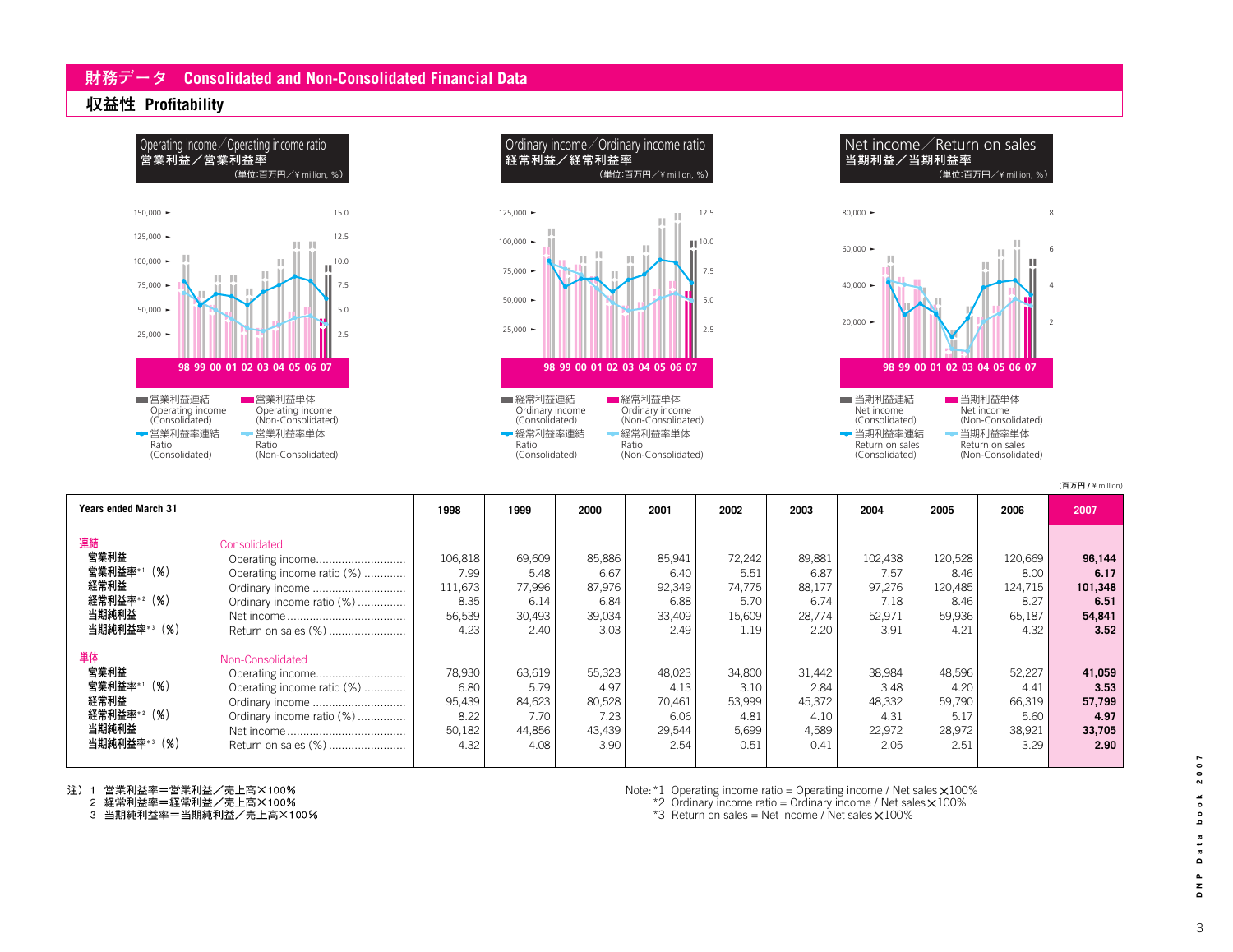

|                                                                 |                                                                                                   |                                 |                                 |                                 |                                 |                                 |                                 |                                 |                                 |                                 | (% )                            |
|-----------------------------------------------------------------|---------------------------------------------------------------------------------------------------|---------------------------------|---------------------------------|---------------------------------|---------------------------------|---------------------------------|---------------------------------|---------------------------------|---------------------------------|---------------------------------|---------------------------------|
| <b>Years ended March 31</b>                                     |                                                                                                   | 1998                            | 1999                            | 2000                            | 2001                            | 2002                            | 2003                            | 2004                            | 2005                            | 2006                            | 2007                            |
| 連結<br>売上原価(十億円)<br>売上原価率<br>株主資本利益率 (ROE) *1<br>総資産利益率 (ROA) *2 | Consolidated<br>Cost of sales (¥ billion)<br>Return on equity (ROE)<br>Return on assets (ROA)     | 1,056.9<br>79.1<br>6.59<br>3.95 | 1,033.9<br>81.4<br>3.42<br>2.11 | 1,039.0<br>80.7<br>4.28<br>2.69 | 1,091.4<br>81.3<br>3.58<br>2.27 | 1,071.1<br>81.6<br>1.65<br>1.07 | 1,043.5<br>79.7<br>3.02<br>2.00 | 1,073.1<br>79.2<br>5.52<br>3.57 | 1,121.4<br>78.7<br>6.03<br>3.85 | 1,202.2<br>79.7<br>6.29<br>4.00 | 1,268.1<br>81.4<br>5.14<br>3.26 |
| 単体<br>売上原価(十億円)<br>売上原価率<br>株主資本利益率 (ROE) *1<br>総資産利益率 (ROA) *2 | Non-Consolidated<br>Cost of sales (¥ billion)<br>Return on equity (ROE)<br>Return on assets (ROA) | 964.7<br>83.1<br>6.45<br>4.05   | 925.6<br>84.3<br>5.45<br>3.58   | 955.3<br>85.8<br>5.06<br>3.48   | 1,008.5<br>86.8<br>3.35<br>2.33 | 980.4<br>87.4<br>0.64<br>0.45   | 962.9<br>87.0<br>0.53<br>0.37   | 969.8<br>86.5<br>2.68<br>1.81   | 994.6<br>86.0<br>3.37<br>2.15   | 1,022.5<br>86.4<br>4.47<br>2.76 | 1,012.4<br>87.1<br>3.86<br>2.36 |

注) 1 株主資本利益率 (ROE)=当期純利益/株主資本 (期首·期末平均)×100% 2 総資産利益率 (ROA)=当期純利益/総資産 (期首·期末平均)×100%

Note:  $*1$  Return on equity (ROE) = Net income / Total stockholders' equity (yearly average)  $\times 100\%$  $*2$  Return on assets (ROA) = Net income / Total assets (yearly average)  $\times 100\%$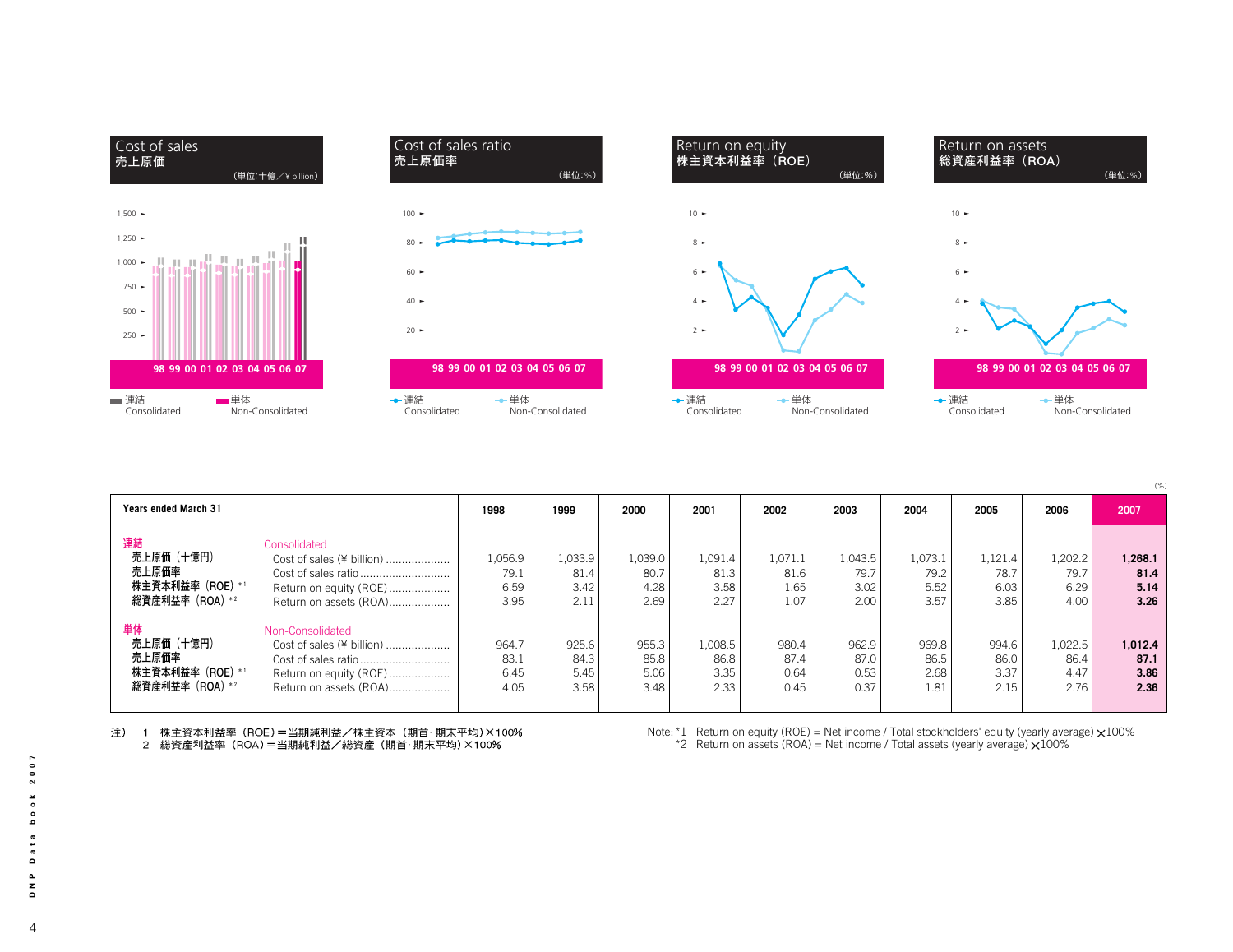

| <b>Years ended March 31</b>                                      |                                                                                                                                                                               | 対昨年比<br>Compared to<br>last year         | 過去2年<br>2 years                        | 過去3年<br>3 years                 | 過去4年<br>4 years                | 過去5年<br>5 years               | 過去6年<br>6 years                    | 過去7年<br>7 years                          | 過去8年<br>8 years                          | 過去9年<br>9 years                          | 過去10年<br>10 years                     |
|------------------------------------------------------------------|-------------------------------------------------------------------------------------------------------------------------------------------------------------------------------|------------------------------------------|----------------------------------------|---------------------------------|--------------------------------|-------------------------------|------------------------------------|------------------------------------------|------------------------------------------|------------------------------------------|---------------------------------------|
| 連結<br>営業利益成長率*1<br>経常利益成長率 *2<br>EPS成長率*3<br>グロス・キャッシュフロー成長率 * 4 | Consolidated<br>Compounded operating income growth rate<br>Compounded ordinary income growth rate<br>Compounded EPS growth rate<br>Gross cash flow compounded growth rate     | $-20.32$<br>$-18.74$<br>$-14.39$<br>1.67 | $-10.69$<br>$-8.28$<br>$-2.74$<br>5.08 | $-2.09$<br>1.38<br>2.99<br>3.91 | 1.70<br>3.54<br>19.89<br>7.05  | 5.88<br>6.27<br>30.60<br>7.01 | 1.89<br>1.56<br>10.04<br>3.28      | 1.62<br>2.04<br>6.16<br>2.14             | 4.12<br>3.33<br>8.67<br>4.00             | $-1.16$<br>$-1.07$<br>0.53<br>1.93       | $-1.44$<br>$-1.14$<br>0.47<br>2.28    |
| 単体<br>営業利益成長率*1<br>経常利益成長率 *2<br>EPS成長率*3<br>グロス・キャッシュフロー成長率 *4  | Non-Consolidated<br>Compounded operating income growth rate<br>Compounded ordinary income growth rate<br>Compounded EPS growth rate<br>Gross cash flow compounded growth rate | $-21.38$<br>$-12.85$<br>$-11.66$<br>2.83 | $-8.08$<br>$-1.68$<br>9.90<br>11.59    | 1.74<br>6.14<br>15.87<br>9.34   | 6.90<br>6.24<br>69.42<br>11.32 | 3.36<br>1.37<br>44.93<br>6.76 | $-2.58$<br>$-3.25$<br>3.55<br>1.02 | $-4.17$<br>$-4.63$<br>$-2.49$<br>$-1.14$ | $-5.33$<br>$-4.65$<br>$-2.57$<br>$-0.24$ | $-7.00$<br>$-5.42$<br>$-3.51$<br>$-0.12$ | $-6.19$<br>$-4.44$<br>$-2.73$<br>0.51 |

- 注) 1 営業利益成長率 (X年間) = {10 (logA/B÷X) 1}×100%
	- 2 経常利益成長率 (X年間) = {10 (logA/B÷X) 1}×100%
	- 3 EPS平均成長率 (X年間) = {10 (logA/B÷X) 1}×100%
	- 4 ク ロス キャッシュ70 成長率(X年間)={10 (logA/B÷X) 1}×100%

Note: \*1 Compounded operating income growth rate (X years) = {10^ (logA/B  $\div$ X)-1 }×100% A is operating income for this term; B is operating income X+1 year ago.<br>A is ordinary income for this term; B is ordinary income X

\*2 Compounded ordinary income growth rate (X years) =  $\{10^\wedge \text{ (log} \angle B \div x\} - 1\} \times 100\%$  A is ordinary income for this term; B is ordinary income for this term; B is ordinary income for this term; B is ordinary income X

\*3 Compounded EPS growth rate (X years) = 10^ (logA/B  $\div$ X)-1 1  $\times$  100% A is EPS for this term; B is EPS X+1 year ago.<br>\*4 Gross cash flow compounded growth rate (X years) = 10^ (logA/B  $\div$ X)-1 1  $\times$  100% A is gross ca \*4 Gross cash flow compounded growth rate (X years) =  $\{10^\circ \text{ (logA/B} \div X)-1\} \times 100\%$ 

当期営業利益をA、X-1年前の営業利益をBとする 当期経常利益をA、X-1年前の経常利益をBとする 当期EPSをA、X-1年前のEPSをBとする 当期ク ロス キャッシュ 7D をA、X-1年前のク ロス キャッシュ 7D をBとする

(**%**)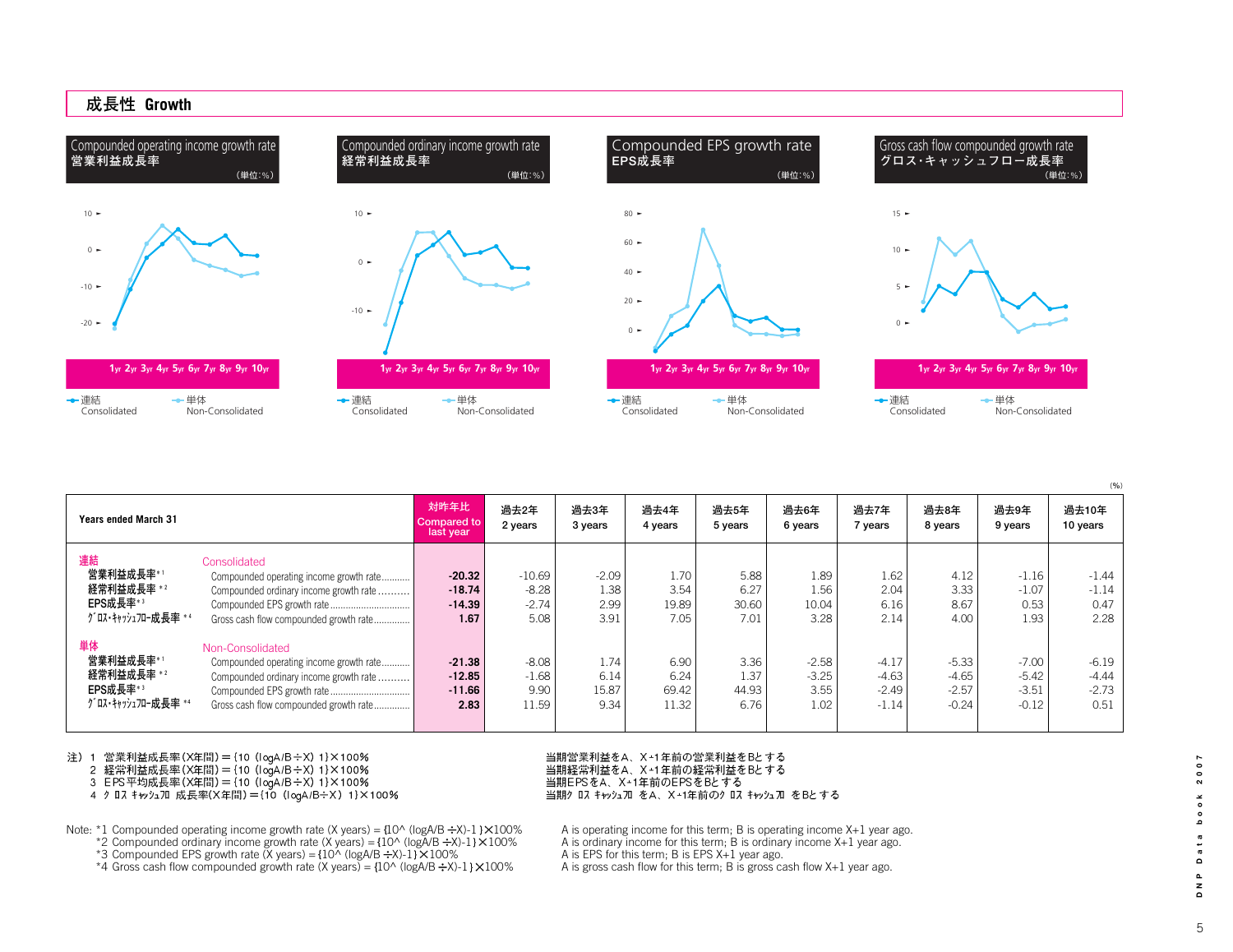

(**回 /** times)

| <b>Years ended March 31</b>                                    |                                                                                                                      | 1998                          | 1999                          | 2000                          | 2001                          | 2002                          | 2003                          | 2004                          | 2005                          | 2006                          | 2007                          |
|----------------------------------------------------------------|----------------------------------------------------------------------------------------------------------------------|-------------------------------|-------------------------------|-------------------------------|-------------------------------|-------------------------------|-------------------------------|-------------------------------|-------------------------------|-------------------------------|-------------------------------|
| 連結*<br>総資本回転率 *1<br>株主資本回転率*2<br>有形固定資産回転率 * 3<br>棚卸資産回転率 * *  | Consolidated<br>Total assets turnover<br>Equity turnover<br>Tangible fixed assets turnover<br>Inventory turnover     | 0.93<br>1.56<br>2.58<br>18.58 | 0.88<br>1.42<br>2.29<br>18.16 | 0.89<br>1.41<br>2.27<br>17.83 | 0.91<br>1.44<br>2.39<br>16.44 | 0.90<br>1.39<br>2.37<br>16.16 | 0.91<br>1.39<br>2.41<br>17.33 | 0.91<br>1.41<br>2.57<br>18.72 | 0.92<br>1.43<br>2.74<br>19.38 | 0.92<br>1.46<br>2.75<br>19.64 | 0.93<br>1.46<br>2.59<br>18.14 |
| 単体*<br>総資本回転率 *1<br>株主資本回転率 *2<br>有形固定資産回転率 * 3<br>棚卸資産回転率 * * | Non-Consolidated<br>Total assets turnover<br>Equity turnover<br>Tangible fixed assets turnover<br>Inventory turnover | 0.94<br>1.49<br>2.72<br>29.43 | 0.88<br>1.33<br>2.44<br>35.86 | 0.89<br>1.30<br>2.43<br>47.00 | 0.92<br>1.32<br>2.56<br>42.19 | 0.89<br>1.27<br>2.51<br>39.36 | 0.90<br>1.27<br>2.60<br>47.49 | 0.88<br>1.31<br>2.77<br>54.76 | 0.86<br>1.34<br>2.83<br>57.19 | 0.84<br>1.36<br>2.70<br>57.41 | 0.81<br>1.33<br>2.45<br>47.52 |

注) 1 総資本回転率(回)=売上高/総資産

- 2 株主資本回転率(回)=売上高/株主資本
- 有形固定資産回転率 (回) =売上高/有形固定資産

4 棚卸資産回転率(回)=売上高/棚卸資産

棚卸資産 商品、製品、原材料、仕掛品、貯蔵品の合計

総資産、株主資本、有形固定資産、棚卸資産は前期末との平均値を用いています。

Note:\*1 Total assets turnover (times) = Net sales / Total assets

 $*2$  Equity turnover (times) = Net sales /Total stockholders' equity

<sup>1</sup> Tangible fixed assets turnover (times) = Net sales / Tangible fixed assets

 $*4$  Inventory turnover (times) = Net sales/ Inventory Inventory = Sum of Merchandise, Finished products, Raw materials, Work in progress and Stored goods

\* The figures for total assets, total stockholders' equity, property, plant and equipment, and inventories are average of the previous and this term's year-end figures.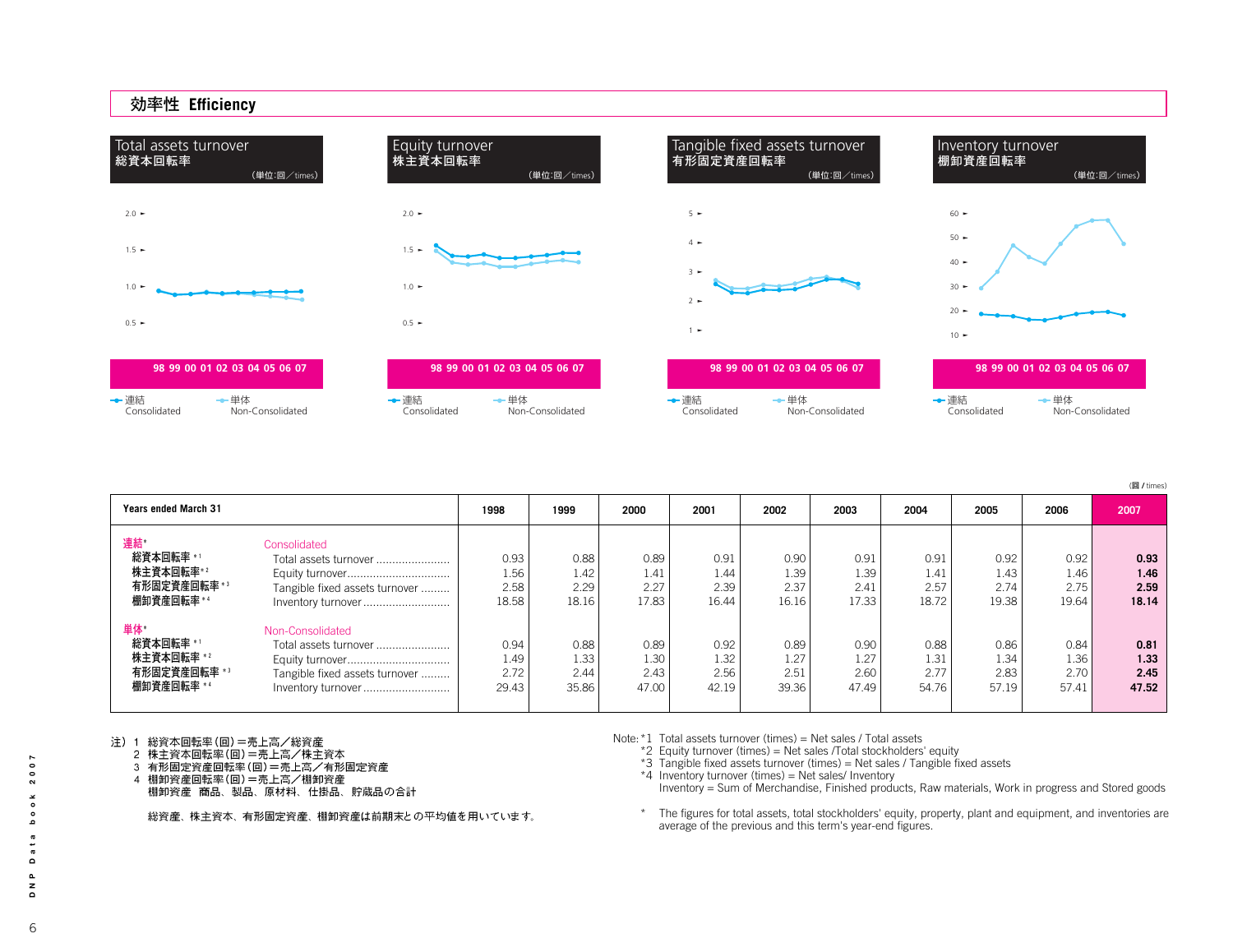

| <b>Years ended March 31</b>                                                                                                                                                                                         | 1998                          | 1999                          | 2000                          | 2001                           | 2002                           | 2003                           | 2004                           | 2005                           | 2006                           | 2007                           |
|---------------------------------------------------------------------------------------------------------------------------------------------------------------------------------------------------------------------|-------------------------------|-------------------------------|-------------------------------|--------------------------------|--------------------------------|--------------------------------|--------------------------------|--------------------------------|--------------------------------|--------------------------------|
| 連結*<br>Consolidated<br>売上債権回転率 (回) *1<br>Receivables turnover (times)<br>従業員一人当たり売上高 *2<br>Net sales per employee<br>従業員一人当たり経常利益 *3<br>Ordinary income per employee<br>従業員一人当たり当期純利益 *4 Net income per employee    | 3.38                          | 3.19                          | 3.23                          | 3.22<br>38.65<br>2.66<br>0.96  | 3.09<br>38.05<br>2.17<br>0.45  | 3.28<br>37.37<br>2.52<br>0.82  | 3.44<br>38.86<br>2.79<br>1.52  | 3.49<br>41.03<br>3.47<br>1.73  | 3.54<br>42.74<br>3.54<br>1.85  | 3.40<br>42.48<br>2.76<br>1.50  |
| 単体*<br>Non-Consolidated<br>売上倩権回転率(回) *1<br>Receivables turnover (times)<br>従業員一人当たり売上高 *2<br>Net sales per employee<br>従業員一人当たり経常利益 *3<br>Ordinary income per employee<br>従業員一人当たり当期純利益 *4 Net income per employee | 3.18<br>80.79<br>6.64<br>3.49 | 2.98<br>84.03<br>6.47<br>3.43 | 3.02<br>96.79<br>7.00<br>3.78 | 3.02<br>106.34<br>6.45<br>2.70 | 2.88<br>106.57<br>5.13<br>0.54 | 3.07<br>110.14<br>4.52<br>0.46 | 3.20<br>118.73<br>5.12<br>2.43 | 3.23<br>127.25<br>6.58<br>3.19 | 3.32<br>134.44<br>7.53<br>4.42 | 3.18<br>132.07<br>6.57<br>3.83 |

# 注)1 売上債権回転率(回)=売上高/(受取手形∸売掛金∸受取手形割引高)<br>2 従業員一人当たり売上高(百万円)=売上高/従業員数

3 従業員一人当たり経常利益(百万円)=経常利益/従業員数

4 従業員一人当たり当期純利益(百万円)=当期純利益/従業員数

受取手形、売掛金、受取手形割引高、従業員数は前期末との平均値を用いています。

Note: \*1 Receivables turnover (times) = Net sales / (Notes receivable+Trade receivable+Discounted notes receivable)<br>\*2 Net sales per employee (¥ million) = Net sales / Number of employees \*2 Net sales per employee ( $\frac{4}{5}$  million) = Net sales / Number of employees \*3 Ordinary income per employee ( $\frac{4}{5}$  million) = Ordinary income / Number

\*3 Ordinary income per employee (¥ million) = Ordinary income/ Number of employees<br>\*4 Net income per employee (¥ million) = Net income / Number of employees

\* Notes receivable, trade receivable, discounted notes receivable and number of employees are average figures of beginning and end of the fiscal year.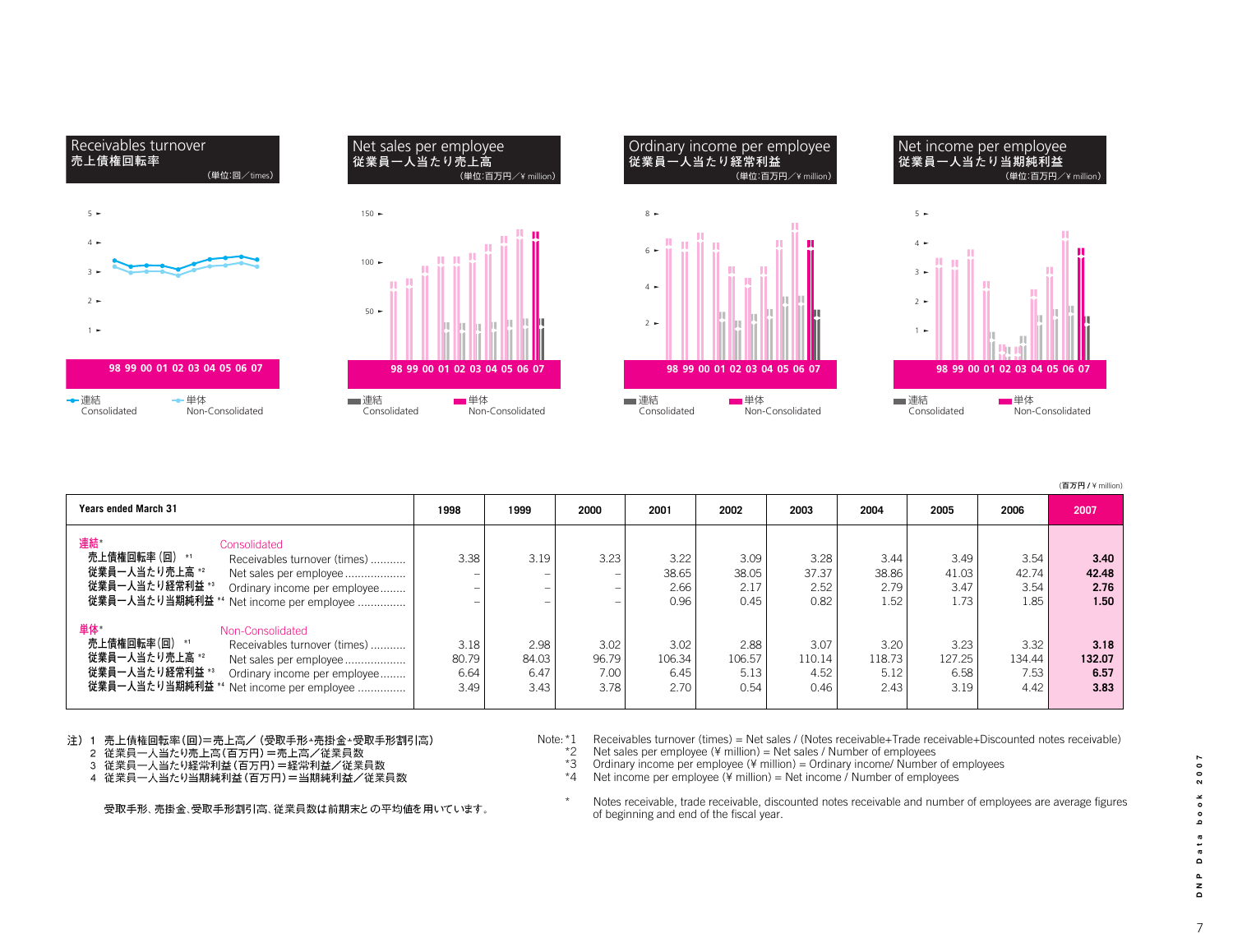

|                                                                    |                                                                                       |                                   |                                   |                                   |                                   |                                   |                                   |                                   |                                   |                                   | (9/6)                             |
|--------------------------------------------------------------------|---------------------------------------------------------------------------------------|-----------------------------------|-----------------------------------|-----------------------------------|-----------------------------------|-----------------------------------|-----------------------------------|-----------------------------------|-----------------------------------|-----------------------------------|-----------------------------------|
| At March 31                                                        |                                                                                       | 1998                              | 1999                              | 2000                              | 2001                              | 2002                              | 2003                              | 2004                              | 2005                              | 2006                              | 2007                              |
| 連結<br>株主資本比率 *1<br>流動比率*2<br>固定長期適合率 *3<br>インタレスト・カバレッジ・レシオ *4 (倍) | Consolidated<br>Fixed assets / liability ratio<br>Interest coverage ratio (times)     | 61.04<br>164.70<br>73.63<br>58.67 | 62.18<br>159.14<br>77.49<br>37.02 | 63.76<br>160.38<br>76.95<br>52.49 | 63.06<br>165.41<br>74.94<br>59.40 | 66.11<br>180.78<br>72.36<br>51.33 | 64.97<br>171.27<br>72.80<br>86.86 | 64.66<br>197.07<br>67.56<br>89.43 | 62.99<br>185.97<br>67.76<br>99.83 | 63.96<br>177.78<br>72.55<br>93.27 | 63.04<br>165.90<br>75.61<br>76.46 |
| 単体<br>株主資本比率 *1<br>流動比率*2<br>固定長期適合率 *3<br>インタレスト・カバレッジ・レシオ *4 (倍) | Non-Consolidated<br>Fixed assets / liability ratio<br>Interest coverage ratio (times) | 63.99<br>164.68<br>73.30<br>72.34 | 67.23<br>167.76<br>76.24<br>56.57 | 70.29<br>175.82<br>75.10<br>50.12 | 69.05<br>176.53<br>73.62<br>53.03 | 71.51<br>187.93<br>72.57<br>47.63 | 69.02<br>166.50<br>74.26<br>61.10 | 66.13<br>180.52<br>70.31<br>61.91 | 61.69<br>154.53<br>74.65<br>64.13 | 62.07<br>139.20<br>81.70<br>69.78 | 60.38<br>122.10<br>88.67<br>56.71 |

注) 1 株主資本比率=株主資本/総資産×100%

2 流動比率=流動資産/流動負債×100%

- 『加盟元』<br>3 固定長期適合率=(固定資産/(株主資本+固定負債)}×100%<br>4 インタレスト カハ レッシ レシカ(倍)=(営業利益+受取利息+受取配当金) /支払利息

Note:  $*1$  Equity ratio = Total stockholders' equity / Total assets  $\times$ 100%

\*2 Liquidity ratio = Current assets / Current liabilities  $\times$ 100%

\*3 Fixed assets / liability ratio = {Fixed assets / (Total stockholders' equity+Long-term liabilities)} ×100%<br>\*4 Interest coverage ratio (times)= (Operating income+Interest received+Dividends received)  $\frac{1}{4}$  Interest expenses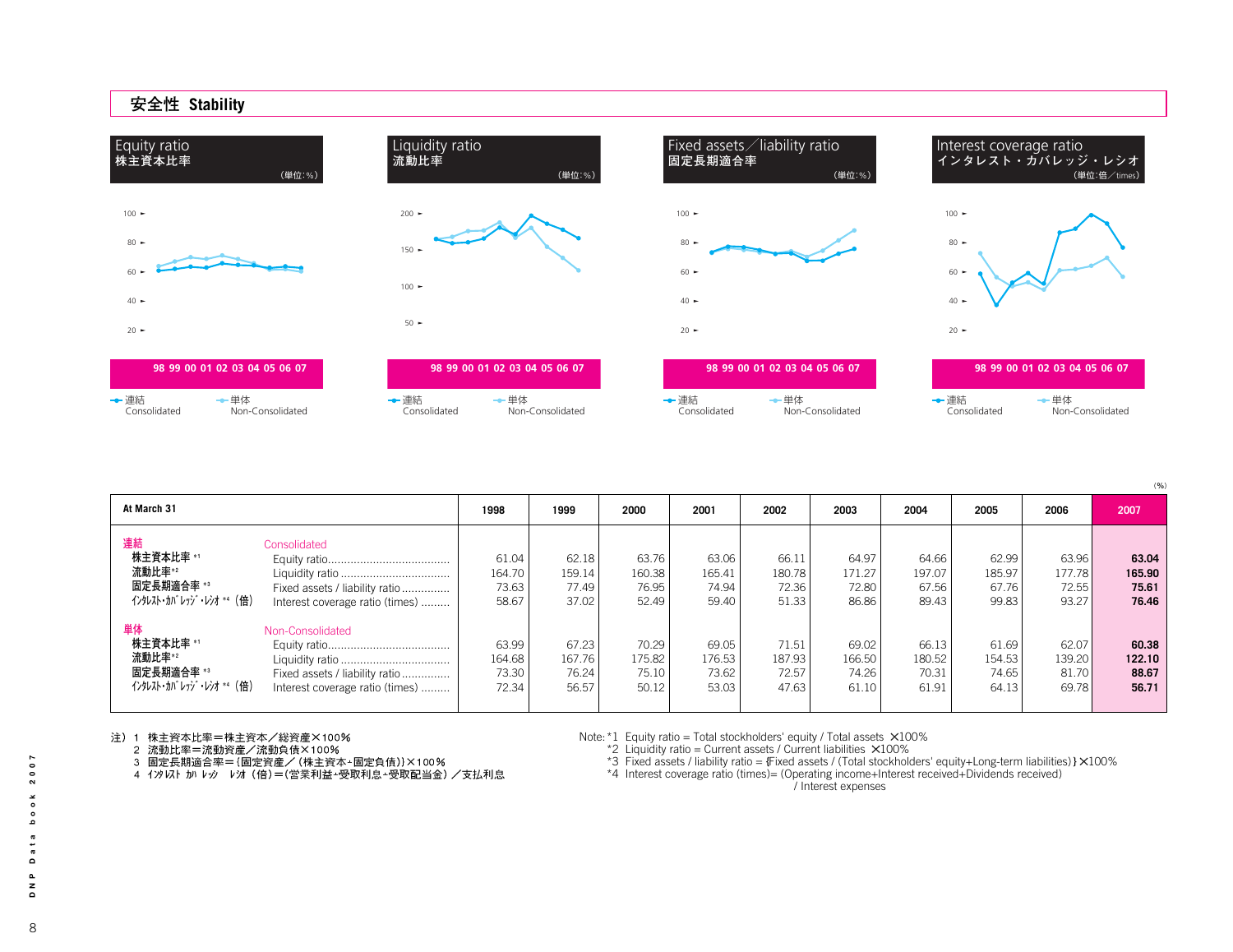

(**円 /** ¥)

| <b>Years ended March 31</b>                                                       |                                                                                                                                     | 1998                                 | 1999                                 | 2000                                 | 2001                                 | 2002                                | 2003                               | 2004                                 | 2005                                 | 2006                                 | 2007                                 |
|-----------------------------------------------------------------------------------|-------------------------------------------------------------------------------------------------------------------------------------|--------------------------------------|--------------------------------------|--------------------------------------|--------------------------------------|-------------------------------------|------------------------------------|--------------------------------------|--------------------------------------|--------------------------------------|--------------------------------------|
| 連結<br>一株当たり当期純利益 (EPS)*1<br>一株当たり純資産 (BPS)*2<br>一株当たりグロス・キャッシュフロー * 3             | Consolidated<br>Earnings per share (EPS)<br>Book value per share (BPS)<br>Gross cash flow per share                                 | 74.49<br>1,165.94<br>171.76          | 40.15<br>1,183.24<br>149.17          | 51.40<br>1,218.79<br>175.94          | 43.99<br>1,236.96<br>168.17          | 20.55<br>L.246.99<br>145.47         | 37.80<br>1.270.81<br>159.23        | 71.49<br>1,348.40<br>190.38          | 82.56<br>1.409.18<br>196.31          | 91.23<br>1,507.90<br>216.25          | 78.10<br>1,544.02<br>223.27          |
| 単体<br>一株当たり当期純利益 (EPS)*1<br>一株当たり純資産 (BPS)*2<br>一株当たりグロス・キャッシュフロー * 3<br>一株当たり配当額 | Non-Consolidated<br>Earnings per share (EPS)<br>Book value per share (BPS)<br>Gross cash flow per share<br>Cash dividends per share | 66.11<br>1,056.26<br>140.24<br>18.00 | 59.06<br>1,111.52<br>141.47<br>18.00 | 57.19<br>1.150.47<br>150.34<br>18.00 | 38.90<br>1.171.12<br>130.56<br>18.00 | 7.50<br>1,162.30<br>100.09<br>18.00 | 5.82<br>1.149.27<br>92.51<br>19.00 | 30.82<br>l.184.99<br>111.00<br>21.00 | 39.70<br>1.199.56<br>118.26<br>24.00 | 54.28<br>l.251.59<br>145.25<br>26.00 | 47.95<br>1.243.53<br>151.67<br>32.00 |

注) 1 一株当たり当期純利益(2002年以前及び2007年) =当期純利益/期中平均株式数

- 一株当たり当期純利益(2003年から2006年) =(当期純利益一役員賞与)/期中平均株式数
- 2 一株当たり純資産 (BPS, 円)=期末純資産/期末発行済株式総数
- 3 一株当たりグロス・キャッシュフロー(円)=グロス・キャッシュフロー/期末発行済株式総数
- Note:\*2 Book value per share (¥) = Total stockholders' equity (year-end) / Outstanding shares (year-end)  $\overline{X}$  Gross cash flow per share  $(\overline{Y})$  = Gross cash flow / Outstanding shares (year-end)
	-

Note:\*1 Earnings per share (prior to 2003 and 2007) = Net income / Outstanding shares (yearly average) Earnings per share (since 2003 to 2006) = (Net income – Directors' bonuses) / Outstanding shares (yearly average)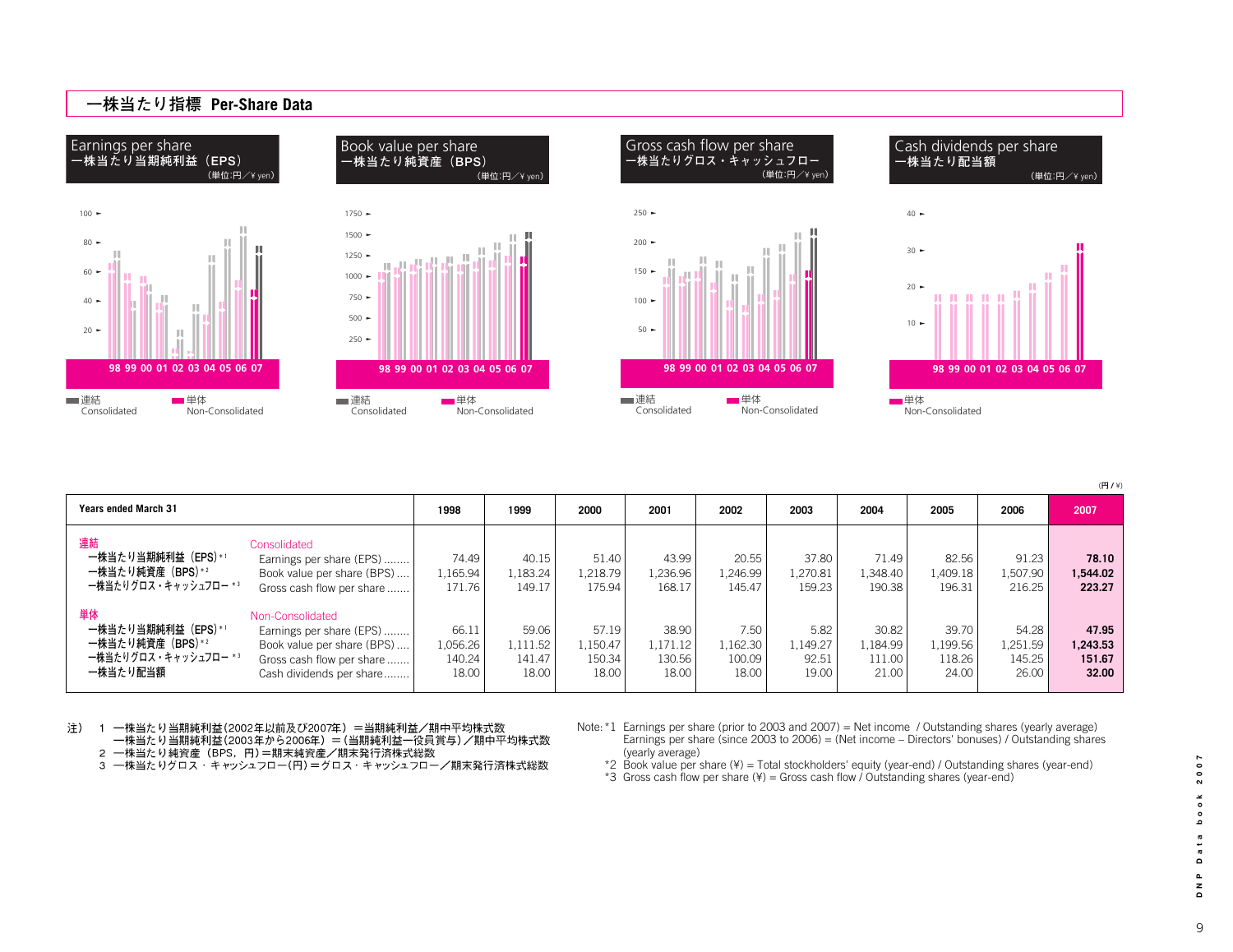## **投資指標 Investment Return**



(**倍 /** times)

| At March 31                                                                                                     |                                                                                                                                                              | 1998                                            | 1999                                            | 2000                                            | 2001                                            | 2002                                              | 2003                                              | 2004                                            | 2005                                            | 2006                                             | 2007                                            |
|-----------------------------------------------------------------------------------------------------------------|--------------------------------------------------------------------------------------------------------------------------------------------------------------|-------------------------------------------------|-------------------------------------------------|-------------------------------------------------|-------------------------------------------------|---------------------------------------------------|---------------------------------------------------|-------------------------------------------------|-------------------------------------------------|--------------------------------------------------|-------------------------------------------------|
| 連結<br>株価収益率 (PER)*1<br>株価純資産倍率 (PBR)*2<br>株価キャッシュフロー倍率 (PCFR)*3                                                 | Consolidated<br>Price-to-earnings ratio<br>Price-to-book value ratio<br>Price-to-cash flow ratio                                                             | 29.53<br>1.89<br>12.81                          | 44.83<br>1.52<br>12.07                          | 32.41<br>1.37<br>9.47                           | 34.10<br>1.21<br>8.92                           | 69.15<br>1.14<br>9.77                             | 30.00<br>0.89<br>7.26                             | 24.07<br>1.28<br>9.04                           | 21.18<br>1.24<br>8.91                           | 23.35<br>1.41<br>9.85                            | 23.74<br>1.20<br>8.30                           |
| 単体<br>株価収益率 (PER)*1<br>株価純資産倍率 (PBR)*2<br>株価キャッシュフロー倍率 (PCFR)*3<br>配当性向 *4 (%)<br>配当利回り *5 (%)<br>純資産配当率 *6 (%) | Non-Consolidated<br>Price-to-earnings ratio<br>Price-to-book value ratio<br>Price-to-cash flow ratio<br>Dividend payout ratio (%)<br>Dividends-on-equity (%) | 33.28<br>2.08<br>15.69<br>27.24<br>0.82<br>1.76 | 30.48<br>1.62<br>12.72<br>30.48<br>1.00<br>1.66 | 29.13<br>1.45<br>11.08<br>31.47<br>1.08<br>1.59 | 38.56<br>1.28<br>11.49<br>46.27<br>1.20<br>1.55 | 189.47<br>1.22<br>14.20<br>239.85<br>1.27<br>1.54 | 194.85<br>0.99<br>12.26<br>326.46<br>1.68<br>1.64 | 55.84<br>1.45<br>15.50<br>68.14<br>1.22<br>1.80 | 44.06<br>1.46<br>14.79<br>60.45<br>1.37<br>2.01 | 39.24<br>1.70 <br>14.66<br>47.90<br>1.22<br>2.12 | 38.67<br>1.49<br>12.22<br>66.74<br>1.73<br>2.56 |

注) 1 株価収益率(PER,倍) =期末株価/一株当たり当期純利益

- 2 株価純資産倍率(PBR, 倍) = 期末株価 /一株当たり純資産
- 3 株価キャッシュフロ 倍率(PCFR,倍) =期末株価 /一株当たりクロス・キャッシュフロ
- 4 配当性向 (2002年以前) =配当金総額/当期純利益×100%
- |配当性向(2003年以降)=―株当たり配当額/一株当たり当期純利益×100%|
- 5 配当利回り=一株当たり配当額/期末株価×100%
- 6 純資産配当率={配当金総額/純資産(期首·期末平均値)}×100%

- Note:\*1 Price-to-earnings ratio (times) = Stock price (year-end) / Net income per share Note:\*2 Price-to-book value ratio (times) = Stock price (year-end) / Stockholders' equity per share
- \*3 Price-to-cash flow ratio (times) = Stock price (year-end) / Gross cash flow per share<br>\*4 Dividend payout ratio (prior to 2003) = Total dividends paid / Net income×100%
	-
	- Dividend payout ratio (since 2003) = Dividends per share / Net income per share  $\times$  100% \*5 Dividend yield = Dividend per share / Stock price (year-end) ×100%
	- \*6 Dividends-on-equity = {Total dividends paid / Total stockholders' equity (yearly average) }  $\times$ 100%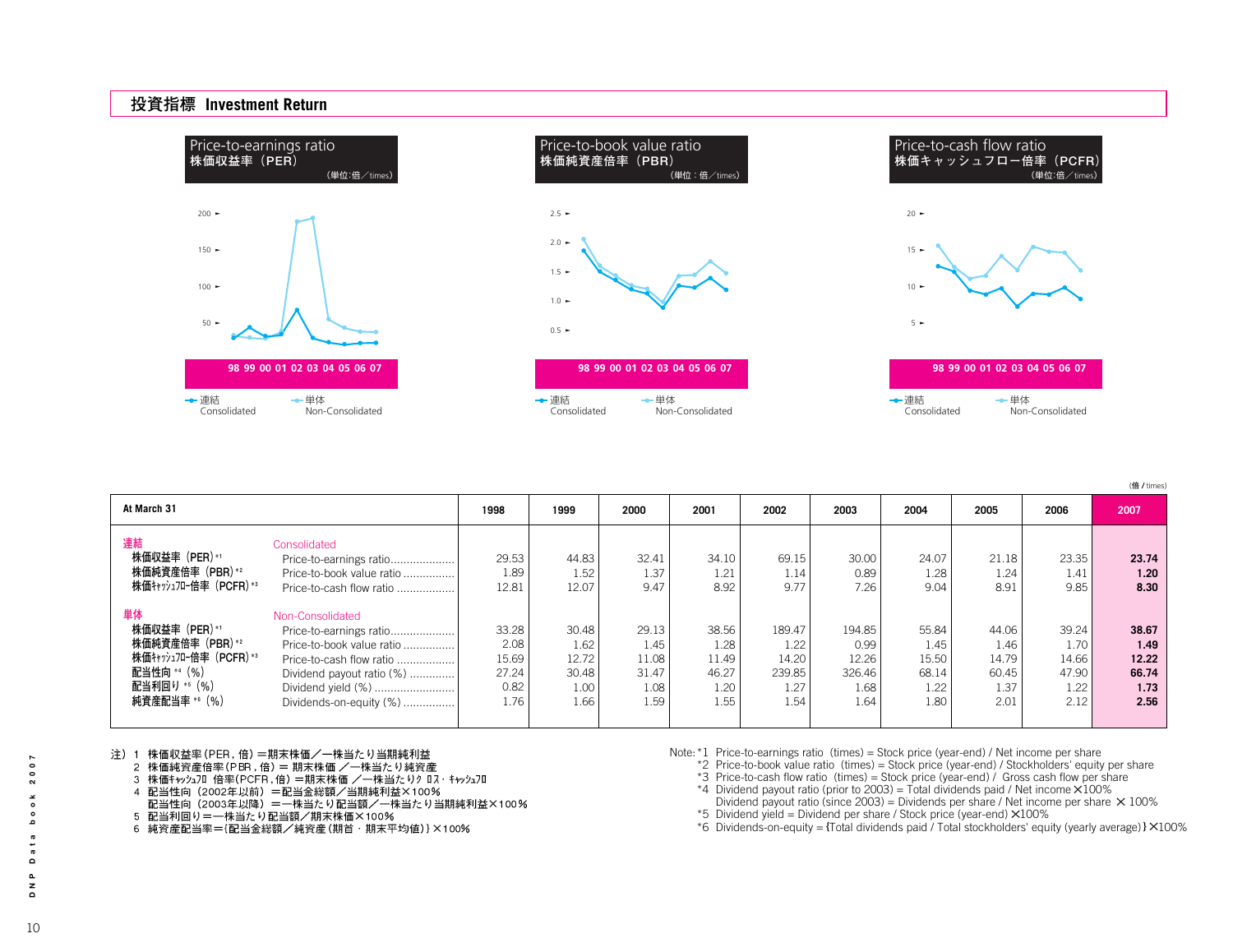

| <b>Years ended March 31</b>                |                                                                                                                        | 1998                       | 1999                                                   | 2000                                  | 2001                                  | 2002                                 | 2003                                 | 2004                                 | 2005                                 | 2006                                  | 2007                                   |
|--------------------------------------------|------------------------------------------------------------------------------------------------------------------------|----------------------------|--------------------------------------------------------|---------------------------------------|---------------------------------------|--------------------------------------|--------------------------------------|--------------------------------------|--------------------------------------|---------------------------------------|----------------------------------------|
| 連結<br>設備投資額*1<br>減価償却費<br>研究開発費<br>従業員数(人) | Consolidated<br>Capital expenditures<br>Depreciation expenses<br>R&D expenditures<br>Number of employees (persons)     | 111,341<br>73,908<br>-     | 119,372<br>82,800                                      | 113,858<br>94,588<br>23,571<br>35,347 | 103,050<br>94,312<br>24,664<br>34,094 | 85,096<br>94.870<br>23,367<br>34.868 | 73,789<br>89,239<br>24,097<br>35,182 | 69,834<br>85,182<br>26,050<br>34,514 | 86,057<br>80.440<br>26,386<br>34,939 | 136,059<br>87,263<br>28,692<br>35,596 | 162,885<br>100,161<br>30,112<br>37.740 |
| 単体<br>設備投資額*2<br>減価償却費<br>研究開発費<br>従業員数(人) | Non-Consolidated<br>Capital expenditures<br>Depreciation expenses<br>R&D expenditures<br>Number of employees (persons) | 78,108<br>56,325<br>14,309 | 86.079<br>62,582<br>$\overline{\phantom{a}}$<br>11,836 | 88.392<br>70,742<br>21,017<br>11,165  | 78.871<br>69,612<br>22,257<br>10,698  | 61.666<br>70,312<br>21,162<br>10,352 | 48.917<br>64,041<br>21,946<br>9,737  | 41,968<br>57,656<br>23,733<br>9,159  | 69.072<br>55,677<br>23,849<br>9,013  | 111.219<br>63,575<br>25,962<br>8,597  | 103,000<br>71,694<br>27.292<br>9,003   |

注)1 連結 1996年より無形固定資産を含む<br>2 単体 2000年より無形固定資産を含む

Note:\*1 The figures from the year 1996 include intangible assets. \*2 The figures from the year 2000 include intangible assets.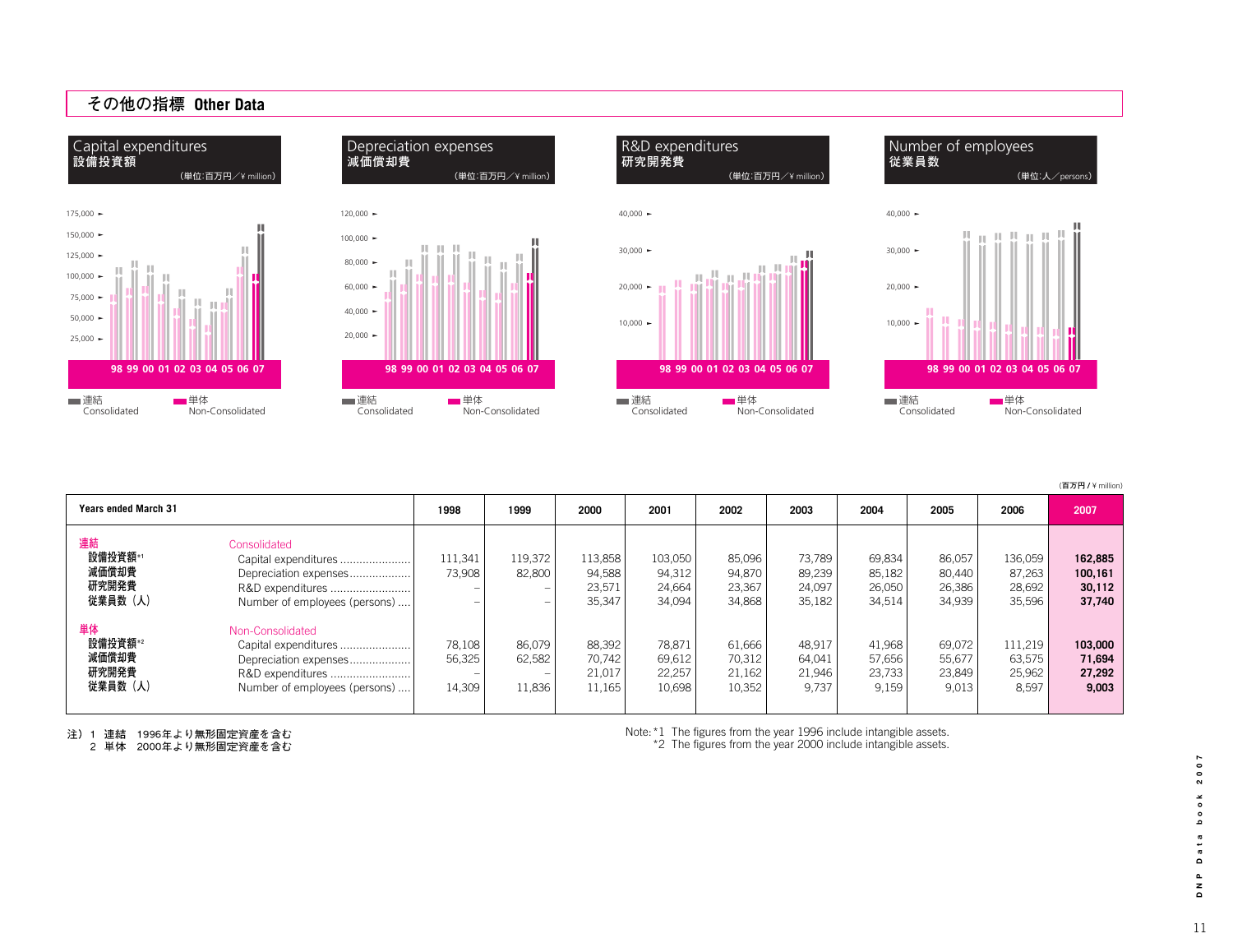# **主要子会社及び関連会社 Major Subsidiaries and Affiliates**

|                                      |                                             |                   | (百万円 / ¥ million) |
|--------------------------------------|---------------------------------------------|-------------------|-------------------|
| 社名                                   |                                             | 資本金               | 出資比率(%)           |
| Company name                         |                                             | Capital           | Ownership ratio   |
| Printing                             |                                             |                   |                   |
| (株) DNP北海道                           | DNP Hokkaido Co., Ltd.                      | 350               | 100.0             |
| (株) DNP東北                            | DNP Tohoku Co., Ltd.                        | 350               | 100.0             |
| (株) DNP東海                            | DNP Tokai Co., Ltd.                         | 120               | 100.0             |
| (株)DNP西日本                            | DNP Nishi Nippon Co., Ltd.                  | 400               | 100.0             |
| (株) DNP四国                            | DNP Shikoku Co., Ltd.                       |                   |                   |
| ■情報コミュニケーション部門                       |                                             | 50                | 97.0              |
|                                      | DNP Offset Co., Ltd.                        |                   |                   |
| (株) DNPオフセット<br>(株) DNP製本            |                                             | 200<br>200        | 100.0             |
|                                      | DNP Seihon Co., Ltd.                        |                   | 100.0             |
| (株) DNPトータルブロセス市谷                    | DNP Total Process Ichigaya Co., Ltd.        | 100               | 100.0             |
| (株) DNPトータルブロセス前橋                    | DNP Total Process Maebashi Co., Ltd.        | 100               | 100.0             |
| (株) DNPアート                           | DNP Art Co., Ltd.                           | 80                | 100.0             |
| (株)DNPテクタス市谷                         | DNP Techtas Ichigaya Co., Ltd.              | 80                | 100.0             |
| (株) DNPユニブロセス                        | DNP Uniprocess Co., Ltd.                    | 80                | 100.0             |
| (株) DNPトータルブロセス長岡                    | DNP Total Process Nagaoka Co., Ltd.         | 50                | 100.0             |
| (株) DNP物流システム市谷                      | DNP Butsuryu Systems Ichigaya Co., Ltd.     | 40                | 100.0             |
|                                      | Tien Wah Press (Pte.) Ltd.                  | 4,600 (S\$ 1,000) | 100.0             |
| (株) DNPメディアクリエイト関西                   | DNP Media Create Kansai Co., Ltd.           | 200               | 100.0             |
| (株) DNPグラフィカ                         | DNP Graphica Co., Ltd.                      | 100               | 100.0             |
| (株) DNPメディアクリエイト                     | DNP Media Create Co., Ltd.                  | 100               | 100.0             |
| (株) マルチブリント                          | Multi Print Co., Ltd.                       | 100               | 100.0             |
| (株) DNP物流システム商印                      | DNP Butsuryu Systems Shouin Co., Ltd.       | 50                | 100.0             |
| (株) DNPデータテクノ                        | DNP Data Techno Co., Ltd.                   | 100               | 100.0             |
| (株) DNPデータテクノ関西                      | DNP Data Techno Kansai Co., Ltd.            | 100               | 100.0             |
| (株) DNPトータルブロセス蕨                     | DNP Total Process Warabi Co., Ltd.          | 80                | 100.0             |
| ネクサンティス(株)                           | NexantiS Corporation*                       | 25                | 100.0             |
| (株) DNPテクタス蕨                         | DNP Techtas Warabi Co., Ltd.                | 20                | 100.0             |
|                                      | DNP France SAS*                             | 37 (Euro1,000)    | 100.0             |
| マイポイント・ドット・コム(株)                     | MyPoint.com Japan Co., Ltd.                 | 10                | 83.0              |
| (株) DNPアーカイブコム                       | DNP Archives.com Co., Ltd.                  | 100               | 100.0             |
| (株) DNP映像センター                        | DNP AV Center Co., Ltd.                     | 100               | 100.0             |
| (株) DNPデジタルコム                        | DNP Digitalcom Co., Ltd.                    | 100               | 100.0             |
| (株) DNPスペースデザイン                      | DNP Space Design Co., Ltd.                  |                   |                   |
| (株) モバイルインパルス                        | Mobile Impulse Co., Ltd.*                   | 100<br>90         | 100.0<br>100.0    |
|                                      | Maison de DNP Ginza Co., Ltd.*              |                   |                   |
| (株) メゾン·ド·DNPギンザ                     | DNP Corporate History Center Co., Ltd.      | 60                | 100.0             |
| (株) DNP年史センター                        |                                             | 50                | 100.0             |
| (株)トランスアート                           | Trans Art Inc.*                             | 50                | 100.0             |
| (株) シービーデザインコンサルティング                 | CP Design Consulting Co., Ltd.*             | 40                | 92.5              |
| (株) エムズコミュニケイト                       | M's Communicate Co., Ltd.*                  | 30                | 95.0              |
| (株)アットテーブル                           | At Table Co., Ltd.*                         | 30                | 95.0              |
| (株)ユートゥ                              | YouToo Co., Ltd.'                           | 50                | 100.0             |
| ■生活・産業部門                             |                                             |                   |                   |
| (株)DNPテクノパック東海                       | DNP Technopack Tokai Co., Ltd.              | 430               | 100.0             |
| (株) DNPテクノフィルム                       | DNP Techno Film Co., Ltd.                   | 380               | 100.0             |
| (株) DNPテクノパック                        | DNP Technopack Co., Ltd.                    | 300               | 100.0             |
| (株) DNPテクノパック関西                      | DNP Technopack Kansai Co., Ltd.             | 200               | 100.0             |
| (株)DNPテクノパック横浜                       | DNP Technopack Yokohama Co., Ltd.           | 200               | 100.0             |
| 相模容器(株)                              | Sagami Yoki Co., Ltd.                       | 200               | 90.0              |
| (株) アセブティック・システム                     | Aseptic Systems Co., Ltd.                   | 100               | 100.0             |
| (株) DNPテクノボリマー                       | DNP Techno Polymer Co., Ltd.                | 100               | 100.0             |
| (株) DNPカップテクノ                        | DNP Cup Techno Co., Ltd.                    | 80                | 100.0             |
| (株) DNP包装                            | DNP Hoso Co., Ltd.                          | 80                | 100.0             |
|                                      | PT DNP Indonesia                            | 26,000 (\$1,000)  | 51.0              |
| (株) DNPエリオ                           | DNP Ellio Co., Ltd.                         | 300               | 50.0              |
|                                      | DNP Lifestyle Materials Co., Ltd.           | 200               |                   |
| (株) DNP住空間マテリアル<br>DNP住空間マテリアル販売 (株) | DNP Lifestyle Materials Marketing Co., Ltd. | 300               | 100.0<br>100.0    |
|                                      |                                             |                   |                   |
| (株) DNPアイ・エム・エス                      | DNP IMS Co., Ltd.                           | 100               | 100.0             |

|                         |                                                 |                                        | (百万円 / ¥ million)           |
|-------------------------|-------------------------------------------------|----------------------------------------|-----------------------------|
| 社名                      |                                                 | 資本金                                    | 出資比率(%)                     |
| Company name            |                                                 | Capital                                | Ownership ratio             |
| (株) DNPオブトマテリアル         | DNP OptoMaterials Co., Ltd.                     | 100                                    | 100.0                       |
| (株) DNPブリントラッシュ         | DNP Printrush Co., Ltd.                         | 300                                    | 100.0                       |
| (株) DNPフォトイメージング        | DNP Photo Imaging Co., Ltd.                     | 5,100                                  | 100.0                       |
| (株) DNPフォトマーケティング       | DNP Photo Marketing Co., Ltd.                   | 100                                    | 100.0 (100.0)               |
| (株) DNPアイディーイメージング      | DNP ID Imaging Co., Ltd.                        | 50                                     | 100.0 (100.0)               |
| (株) DNPアイ・エム・エス小田原      | DNP IMS Odawara Co., Ltd.                       | 300                                    | 100.0                       |
| (株)DNPファインケミカル          | DNP Fine Chemical Co., Ltd.                     | 100                                    | 100.0 (100.0)               |
|                         | DNP Photo Imaging America, Inc.                 | 45,712 (US\$1,000)                     | 84.0 (84.0)                 |
|                         | DNP IMS America Corporation                     | 47,920 (US\$1,000)                     | 100.0 (100.0)               |
|                         | Compagnie de Découpe de l'Ouest - CDO SAS       | 3,040 (Euro 1,000)                     | 23.4                        |
|                         | DNP IMS France SAS *                            | 300 (Euro 1,000)                       | 100.0                       |
| ■エレクトロニクス部門             |                                                 |                                        |                             |
| アドバンスト カラーテック(株)        | Advanced Colortech, Inc.                        | 350                                    | 100.0                       |
| (株)DNPカラーテクノ亀山          | DNP Color Techno Kameyama Co., Ltd.             | 2,500                                  | 100.0                       |
| ディー・エー・ピー・テクノロジー (株)    | DAP Technolgy Co., Ltd.                         | 9,000                                  | 65.0                        |
| (株) DNPブレシジョンデバイス       | DNP Precision Devices Co., Ltd.                 | 450                                    | 100.0                       |
|                         | DNP Denmark A/S                                 | 135,000 (Dkr1,000)                     | 100.0                       |
|                         | DNP Electronics America, LLC                    | 15,045 (US\$1,000)                     | 100.0 (100.0)               |
|                         | DNP Display Technology Taiwan Co., Ltd.         | 30,000 (NT\$ 1,000)                    | 100.0 (99.0)                |
| ディー ティー ファインエレクトロニクス(株) | DT Fine Electronics Co., Ltd.                   | 490                                    | 65.0                        |
| (株) DNPファインエレクトロニクス     | DNP Fine Electronics Co., Ltd.                  | 300                                    | 100.0                       |
| (株) DNPエル・エス・アイ・デザイン    | DNP LSI Design Co., Ltd.                        | 100                                    | 100.0                       |
| (株) DNPミクロテクニカ          | DNP Micro Technica Co., Ltd.                    | 40                                     | 100.0                       |
|                         | DNP Photomask Europe S.p.A.                     | 47,200 (Euro1,000)                     | 80.6                        |
|                         | DNP Photomask Technology Taiwan Co., Ltd.       | 448,000 (NT1,000)                      | 100.0(3.3)                  |
| ■その他                    |                                                 |                                        |                             |
| ザ・インクテック (株)            | The Inctec Inc.                                 | 2,000                                  | 83.4                        |
| (株) DNPロジスティクス          | DNP Logistics Co., Ltd.                         | 626                                    | 100.0                       |
| (株) ディー・エヌ・ケー           | D.N.K Co., Ltd.                                 | 100                                    | 100.0                       |
| 大日本商事 (株)               | DNP Trading Co., Ltd.                           | 100                                    | 94.3                        |
| (株) ダイレック               | Direc Co., Ltd.                                 | 96                                     | 55.0                        |
| (株)DNPエス・ビー・テック         | DNP SP Tech Co., Ltd.                           | 80                                     | 100.0                       |
| 教育出版 (株)                | Kyoiku Shuppan Co., Ltd.                        | 60                                     | 48.3                        |
| ■福利厚生·施設管理会社など          |                                                 |                                        |                             |
| 大日本開発 (株)               | Dai Nippon Kaihatsu Co., Ltd.                   | 250                                    | 100.0                       |
| (株) 塩原グリーンビレッジ          | Shiobara Green Village Co., Ltd.*               | 200                                    | 99.6                        |
| (株) DNPファシリティサービス       | DNP Facility Service Co., Ltd.                  | 100                                    | 100.0                       |
| (株) DNP情報システム           | DNP Information Systems Co., Ltd.               | 100                                    | 100.0                       |
| (株) DNPヒューマンサービス        | DNP Human Services Co., Ltd.                    | 90                                     | 100.0                       |
| (株) 宇津峰カントリー倶楽部         | Uzumine Country Club Co., Ltd.*                 | 33<br>30                               | 88.8                        |
| (株) DNPアカウンティングサービス     | DNP Accounting Services Co., Ltd.               |                                        | 100.0                       |
| (株) DNPテクノリサーチ<br>■海外販社 | DNP Techno Research Co., Ltd.*                  | 20                                     | 100.0                       |
|                         | DNP America, LLC                                |                                        |                             |
|                         | DNP Corporation USA                             | 100 (US\$1,000)<br>52, 212 (US\$1,000) | 100.0 (100.0)<br>100.0(8.5) |
|                         | DNP Holding USA Corporation                     | 100 (US\$1,000)                        | 100.0 (100.0)               |
|                         | DNP Europa GmbH*                                | 92 (Euro1,000)                         | 100.0                       |
|                         | DNP UK Co., Ltd.*                               | 120 (£1,000)                           | 100.0                       |
|                         | Dai Nippon Printing Co. (Australia) Pty. Ltd.*  | 70 (A\$1,000)                          | 100.0                       |
|                         | DNP Singapore Pte. Ltd.*                        | 350 (S\$1,000)                         | 100.0                       |
|                         | DNP Korea Co., Ltd.                             | 500,000 (Krw1,000)                     | 100.0                       |
|                         | DNP Taiwan Co., Ltd.                            | 10,000 (NT1,000)                       | 100.0                       |
| 迪文普国際貿易(上海)有限公司         | DNP International Trading (Shanghai) Co., Ltd.* | 2,000 (US\$1,000)                      | 100.0                       |
| <b>Beverages</b>        |                                                 |                                        |                             |
| ■清涼飲料                   |                                                 |                                        |                             |
| 北海道コカ・コーラボトリング(株)       | Hokkaido Coca-Cola Bottling Co., Ltd.           | 2,935                                  | 57.0(3.8)                   |
|                         |                                                 |                                        |                             |

は連結対象外、持分法非適用関連会社である。

\*Companies with an asterisk mark are neither consolidated nor accounted for under the equity method.

Ownership ratios (in brackets) indicate the percentage of shares owned through DNP's subsidiaries or affiliates.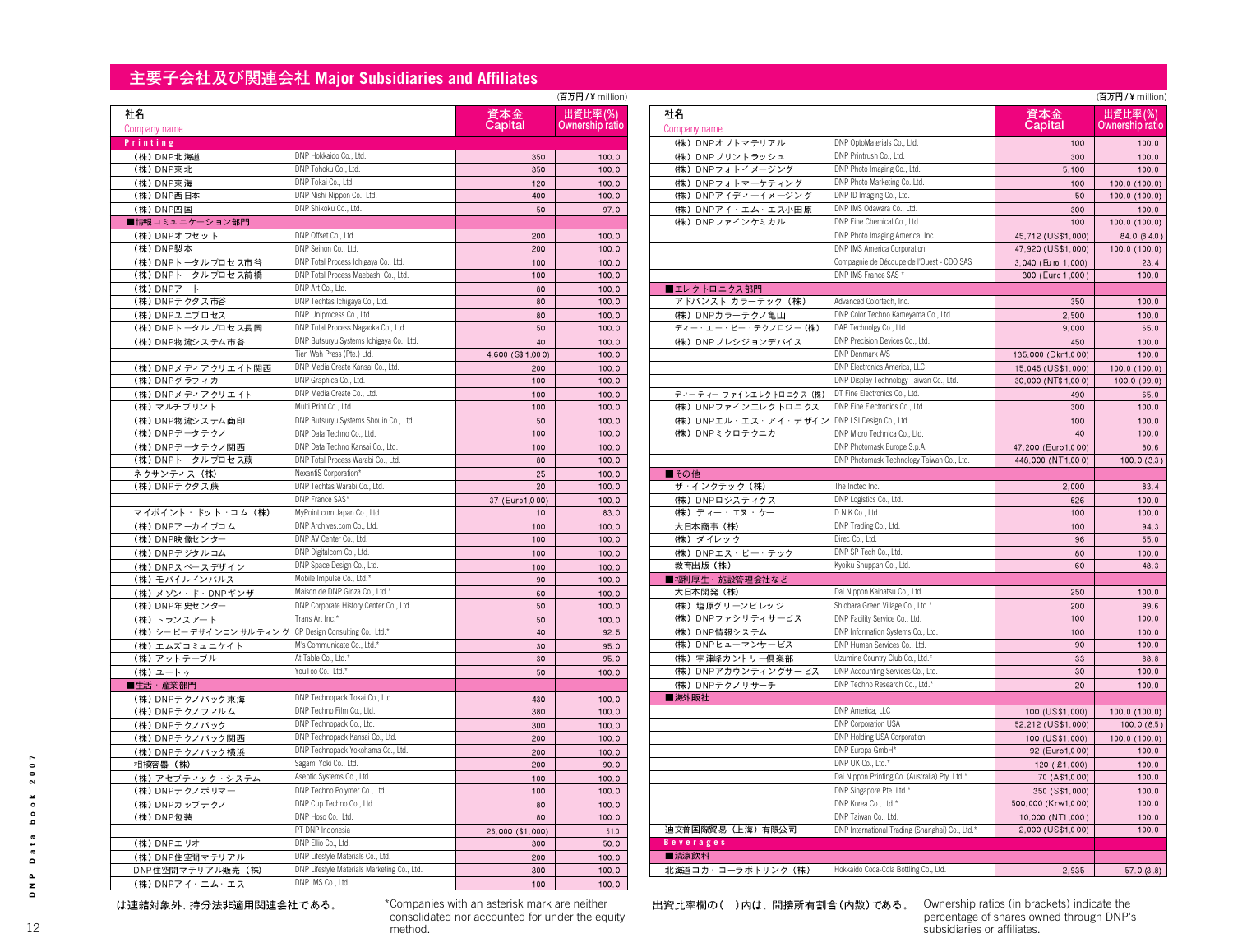| <b>Years ended March 31</b> |                                                   | 1998      | 1999      | 2000      | 2001      | 2002      | 2003                | 2004    | 2005                | 2006                          | 2007      | 対前年増減率(%)<br>(2007/2006) |
|-----------------------------|---------------------------------------------------|-----------|-----------|-----------|-----------|-----------|---------------------|---------|---------------------|-------------------------------|-----------|--------------------------|
| 売上高                         |                                                   | 1,336,604 | 1,269,543 | 1,286,703 | 1,342,035 |           | 1,311,934 1,309,002 |         | 1,354,101 1,424,942 | 1.507.505                     | 1.557.802 | 3.34                     |
| 売上原価                        |                                                   | 1,056,962 | 1,033,926 | 1,039,006 | 1,091,386 |           | 1,071,163 1,043,456 |         |                     | 1,073,118 1,121,373 1,202,159 | 1,268,072 | 5.48                     |
| 販売費及び一般管理費                  | Selling, general and administrative expenses      | 172,824   | 166,008   | 161,811   | 164,708   | 168,529   | 175,665             | 178,545 | 183,041             | 184,676                       | 193,585   | 4.82                     |
| 営業利益                        |                                                   | 106.818   | 69.609    | 85.886    | 85.941    | 72.242    | 89.881              | 102.438 | 120.528             | 120.669                       | 96.144    | $-20.32$                 |
| 営業外収益                       |                                                   | 13.726    | 19,157    | 14.279    | 16.734    | 10,383    | 7.757               | 8,209   | 10,123              | 9.670                         | 10.592    | 9.53                     |
| 受取利息及び配当金                   |                                                   | 3.709     | 3,881     | 2,882     | 3.103     | 2,597     | 2,279               | 2,287   | 2.368               | 2.727                         | 3.785     | 38.80                    |
| 持分法による投資利益                  |                                                   |           |           | 17        | 128       |           |                     |         |                     | 442                           |           |                          |
| その他                         |                                                   | 10,017    | 15,276    | 11.380    | 13.503    | 7.786     | 5.478               | 5,922   | 7.755               | 6,501                         | 6.807     | 4.71                     |
| 営業外費用                       |                                                   | 8.871     | 10.770    | 12,189    | 10,326    | 7.850     | 9.461               | 13.371  | 10,166              | 5.624                         | 5.389     | $-4.18$                  |
| 支払利息                        |                                                   | 1.884     | 1,985     | 1.691     | 1.499     | 1,458     | 1.061               | 1.171   | 1,231               | 1,323                         | 1.307     | $-1.21$                  |
| 持分法による投資損失                  | Equity earnings of affiliates                     |           | 36        |           |           | 210       | 655                 | 1.976   | 297                 |                               | 99        |                          |
| その他                         |                                                   | 6.987     | 8.749     | 10.498    | 8.827     | 6.182     | 7.745               | 10.224  | 8.637               | 4.301                         | 3.982     | $-7.42$                  |
| 経常利益                        |                                                   | 111,673   | 77,996    | 87,976    | 92,349    | 74,775    | 88,177              | 97,276  | 120,485             | 124,715                       | 101,348   | $-18.74$                 |
| 特別利益                        |                                                   | 1,736     | 9,813     | 9,823     | 13.472    | 974       | 246                 | 13,526  | 4,337               | 7.347                         | 11,221    | 52.73                    |
| 特別損失                        |                                                   | 12,775    | 10,106    | 18,600    | 36,705    | 49,599    | 46,179              | 17,665  | 17,136              | 17,422                        | 13,620    | $-21.82$                 |
| 税金等調整前当期純利益                 |                                                   | 100,634   | 77,703    | 79,199    | 69,116    | 26,150    | 42,244              | 93,137  | 107,686             | 114,639                       | 98,950    | $-13.69$                 |
| 法人税等                        |                                                   | 44,632    | 48,916    | 40,509    | 37,077    | 25,472    | 34,240              | 35,086  | 43,072              | 47,550                        | 36,858    | $-22.49$                 |
| 法人税等調整額                     | Income taxes and other adjustments                | $-2,329$  | $-3,550$  | $-2,435$  | $-2,784$  | $-15,137$ | $-20,477$           | 3,257   | 3,194               | 514                           | 6,149     | 1,096.30                 |
| 少数株主利益                      |                                                   | 1,483     | 1,844     | 2,091     | 1.414     | 206       | $-293$              | 1,823   | 1,482               | 1,386                         | 1.099     | $-20.71$                 |
| 連結調整勘定償却及び                  | Minority interests, amortization of consolidation |           |           |           |           |           |                     |         |                     |                               |           |                          |
| 持分法による投資損益等                 | adjustments and net investment gains or           |           |           |           |           |           |                     |         |                     |                               |           |                          |
|                             |                                                   | 309       |           |           |           |           |                     |         |                     |                               |           |                          |
| 当期純利益                       |                                                   | 56,539    | 30.493    | 39.034    | 33.409    | 15,609    | 28.774              | 52,971  | 59.936              | 65,187                        | 54.841    | $-15.87$                 |
|                             |                                                   |           |           |           |           |           |                     |         |                     |                               |           |                          |
|                             |                                                   |           |           |           |           |           |                     |         |                     |                               |           |                          |

Data book 2007 **N P D a t a b o o k 2 0 0 7 D**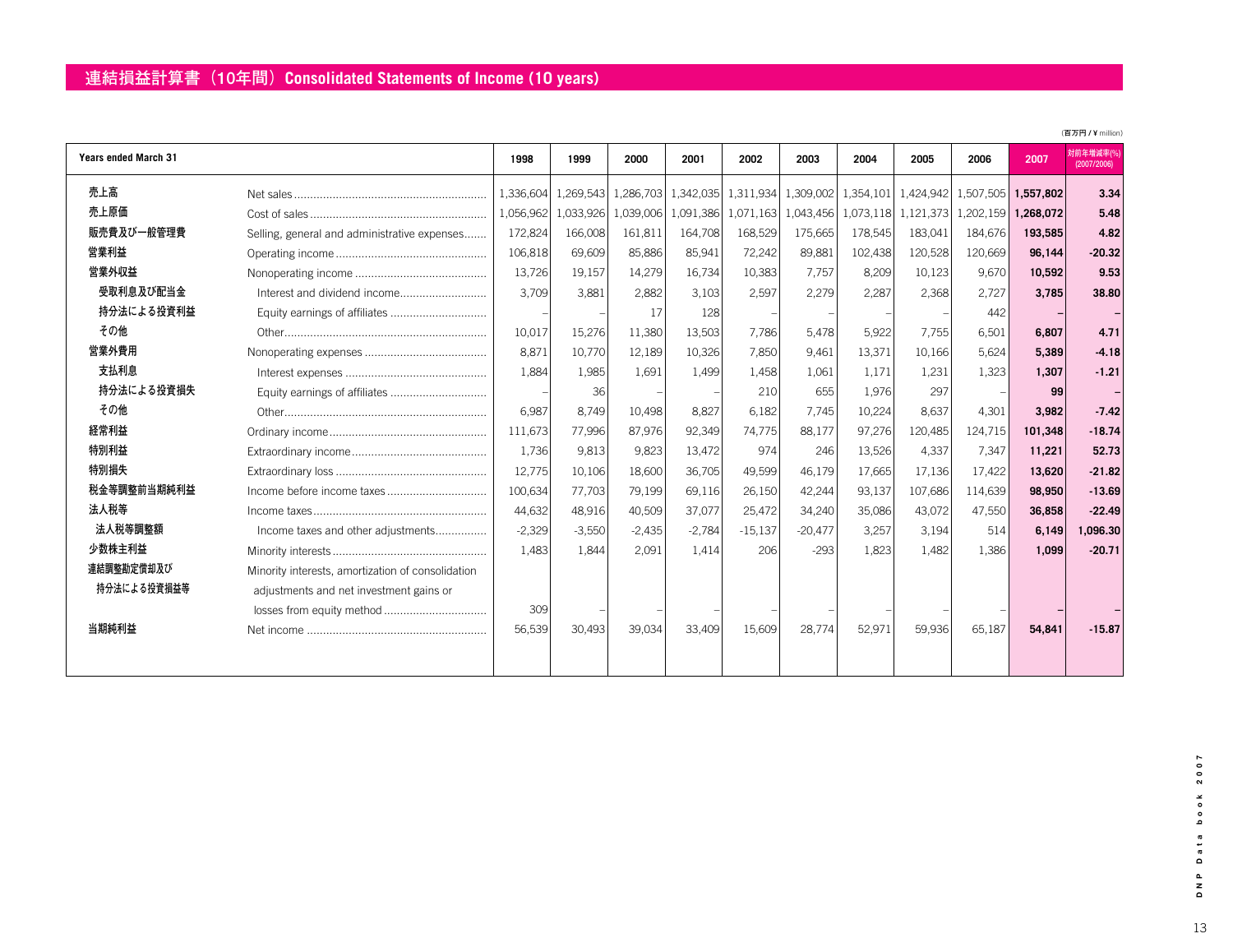|             |                                           |          |          |                                                                                           |          |          |          |           |           |           |           | (百万円 / ¥ million)        |
|-------------|-------------------------------------------|----------|----------|-------------------------------------------------------------------------------------------|----------|----------|----------|-----------|-----------|-----------|-----------|--------------------------|
| At March 31 |                                           | 1998     | 1999     | 2000                                                                                      | 2001     | 2002     | 2003     | 2004      | 2005      | 2006      | 2007      | 対前年増減率(%)<br>(2007/2006) |
| 資産の部        | Assets                                    |          |          |                                                                                           |          |          |          |           |           |           |           |                          |
| 流動資産        |                                           | 721,205  | 664,597  | 670,246                                                                                   | 721,347  | 690,010  | 715,509  | 771,902   | 838,735   | 805,127   | 800,273   | $-0.60$                  |
| 現金及び預金      |                                           | 238,305  | 193,697  | 186,747                                                                                   | 187,459  | 189,913  | 238,991  | 277,398   | 320,479   | 268,334   | 195,595   | $-27.11$                 |
| 受取手形及び売掛金   |                                           | 395,986  | 396,312  | 396,467                                                                                   | 433,417  | 411,336  | 383,576  | 400,112   | 413,565   | 436,331   | 477,157   | 9.36                     |
| 有価証券        |                                           | 3.234    | 1.851    | 2.496                                                                                     | 2,020    | 3.165    | 50       | 6,706     | 6.803     | 6,797     | 9,992     | 47.01                    |
| 棚卸資産        |                                           | 72,827   | 67,028   | 77,340                                                                                    | 85,931   | 76,401   | 74,702   | 69,992    | 77,043    | 76,485    | 95,246    | 24.53                    |
| 繰延税金資産      |                                           | 6.999    | 5,548    | 5,822                                                                                     | 9.048    | 7,603    | 9,891    | 12,262    | 13,158    | 13,333    | 14,216    | 6.62                     |
| その他の流動資産    |                                           | 10,256   | 6,454    | 8,275                                                                                     | 9,278    | 7,398    | 13,472   | 10,278    | 14,619    | 10,962    | 13,275    | 21.10                    |
| 貸倒引当金       |                                           | $-6,402$ | $-6,293$ | $-6,901$                                                                                  | $-5,806$ | $-5.806$ | $-5,173$ | $-4,846$  | $-6,935$  | $-7,118$  | $-5,209$  | $\overline{\phantom{0}}$ |
| 固定資産        |                                           | 725,750  | 774,416  | 772,061                                                                                   | 768,524  | 742,448  | 734,518  | 741,832   | 761,393   | 857,249   | 899,976   | 4.98                     |
| 有形固定資産      |                                           | 536,364  | 570,860  | 561,898                                                                                   | 561,017  | 543,962  | 540,874  | 513,175   | 528,008   | 568,965   | 635,783   | 11.74                    |
| 建物及び構築物     |                                           | 176,988  | 185,647  | 190,258                                                                                   | 190,173  | 183,045  | 182,526  | 174,495   | 172,244   | 175,854   | 203,452   | 15.69                    |
| 機械装置及び運搬具   |                                           | 238,199  | 233,884  | 235,764                                                                                   | 230,311  | 210,771  | 206,132  | 190,522   | 187,808   | 220,734   | 246,594   | 11.72                    |
| 土地          |                                           | 101,153  | 101,848  | 102,175                                                                                   | 105,176  | 114,096  | 116,505  | 117,050   | 120,526   | 119,399   | 124,915   | 4.62                     |
| 建設仮勘定       |                                           | 20,024   | 25,792   | 7,277                                                                                     | 6,873    | 9,327    | 12,422   | 10,636    | 26,515    | 30,532    | 34,125    | 11.77                    |
| その他の有形固定資産  |                                           |          | 23,689   | 26,424                                                                                    | 28,484   | 26,723   | 23,289   | 20,472    | 20,913    | 22,445    | 26,694    | 18.93                    |
| 無形固定資産      |                                           | 1.804    | 2,119    | 19.894                                                                                    | 22.620   | 22,210   | 28,755   | 24.810    | 22,727    | 21,453    | 25,280    | 17.84                    |
| ソフトウエア      |                                           |          |          | 16,023                                                                                    | 16,896   | 17,834   | 16,763   | 15,573    | 15,331    | 15,615    | 18,008    | 15.33                    |
| その他の無形固定資産  |                                           | 1.804    | 2.119    | 3,871                                                                                     | 5.724    | 4.376    | 11,992   | 9.237     | 7,396     | 5,838     | 7,271     | 24.55                    |
| 投資その他の資産    |                                           | 187,582  | 201,437  | 190,269                                                                                   | 184,887  | 176,276  | 164,889  | 203,847   | 210,656   | 266,830   | 238,912   | $-10.46$                 |
| 投資有価証券      |                                           | 140,006  | 152,816  | 154,104                                                                                   | 148,758  | 126,931  | 97,139   | 148,527   | 161,538   | 224,503   | 194,197   | $-13.50$                 |
| 長期貸付金       |                                           | 11,508   | 8,337    | 5,384                                                                                     | 4,812    | 5,683    | 8,619    | 8,506     | 5,932     | 7,714     | 3,451     | $-55.26$                 |
| 繰延税金資産      |                                           | 7,377    | 12,460   | 15,061                                                                                    | 14,388   | 29,797   | 47,989   | 25,381    | 18,509    | 6,510     | 8,448     | 29.77                    |
|             |                                           | 30,635   | 32,341   | 20,760                                                                                    | 19,859   | 19,330   | 19,249   | 31,960    | 37,283    | 39,597    | 42,831    | 8.17                     |
| 貸倒引当金       |                                           | $-1,284$ | $-3,992$ | $-4,115$                                                                                  | $-2,930$ | $-5,465$ | $-8,107$ | $-10,527$ | $-12,607$ | $-11,496$ | $-10,016$ |                          |
| 投資評価引当金     | Provision for investment appraisal losses | $-660$   | $-525$   | $-925$                                                                                    |          |          |          |           |           |           |           |                          |
| 連結調整勘定      |                                           | 636      |          |                                                                                           |          |          |          |           |           |           |           |                          |
| 為替換算調整勘定    |                                           | 3,118    | 6,280    | 9,393                                                                                     |          |          |          |           |           |           |           |                          |
|             |                                           |          |          |                                                                                           |          |          |          |           |           |           |           |                          |
| 資産合計        |                                           |          |          | 1,450,709 1,445,293 1,451,700 1,489,871 1,432,458 1,450,027 1,513,734 1,600,129 1,662,377 |          |          |          |           |           |           | 1.700.250 | 2.28                     |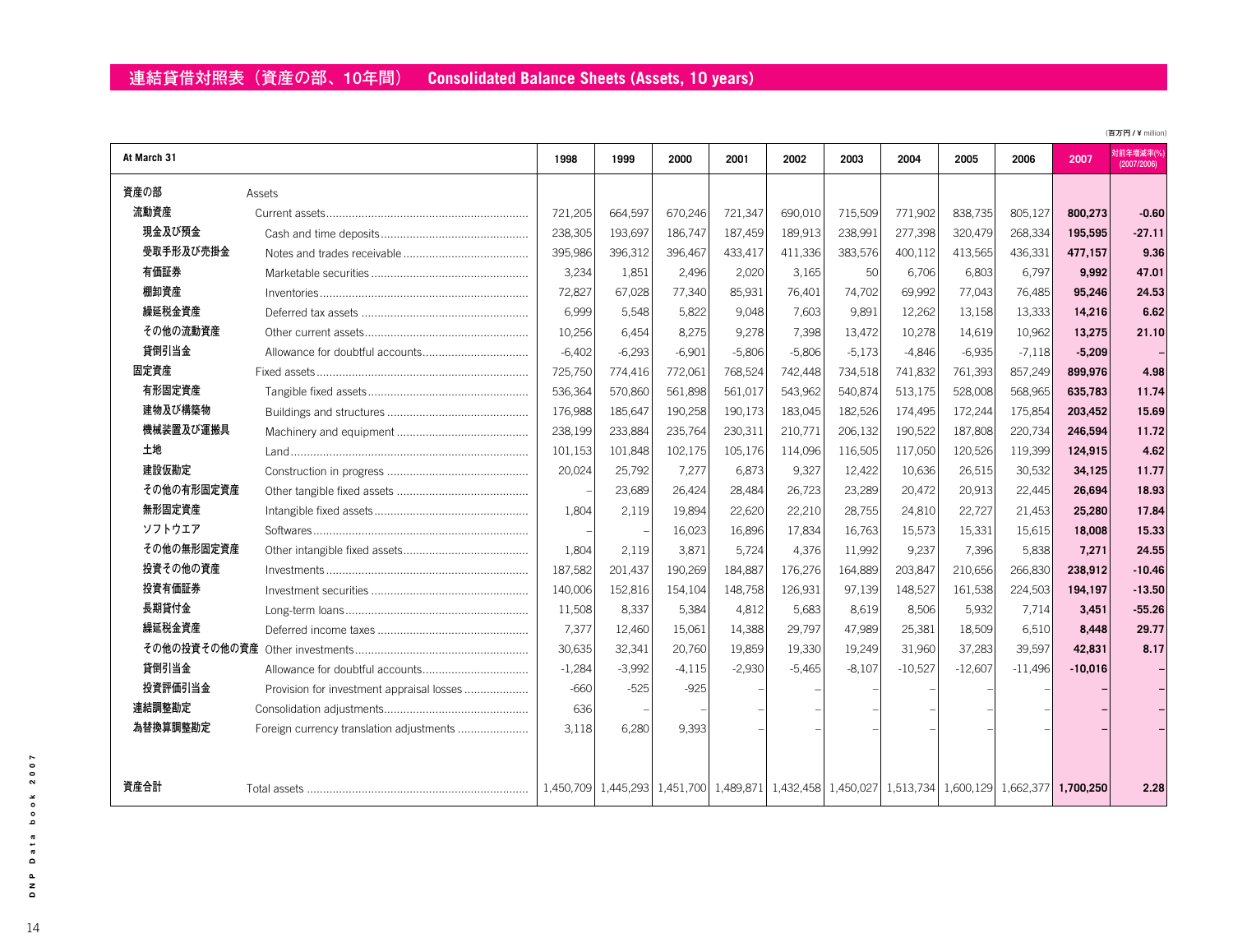# **連結貸借対照表(負債の部・純資産の部、10年間) Consolidated Balance Sheets (Liabilities and Net Assets, 10 years)**

|              |                                                 |           |           |           |           |           |           |                                         |           |                             |           | (百万円 / ¥ million)        |
|--------------|-------------------------------------------------|-----------|-----------|-----------|-----------|-----------|-----------|-----------------------------------------|-----------|-----------------------------|-----------|--------------------------|
| At March 31  |                                                 | 1998      | 1999      | 2000      | 2001      | 2002      | 2003      | 2004                                    | 2005      | 2006                        | 2007      | 対前年同期比(%)<br>(2007/2006) |
| 負債の部         | Liabilities                                     |           |           |           |           |           |           |                                         |           |                             |           |                          |
| 流動負債         |                                                 | 437,899   | 417,628   | 417,904   | 436,093   | 381,678   | 417,760   | 391,693                                 | 450,994   | 452,883                     | 482,373   | 6.51                     |
| 支払手形及び買掛金    | Notes and accounts payable                      | 285,006   | 290,348   | 291,756   | 295,707   | 261,920   | 267,874   | 278,315                                 | 302,667   | 311,567                     | 337,590   | 8.35                     |
| 短期借入金        |                                                 | 16,758    | 12,669    | 12,766    | 16,870    | 10,943    | 10,558    | 8,034                                   | 12,424    | 11.654                      | 9,511     | $-18.39$                 |
| 一年内返済長期借入金   | Long-term borrowing redeemable within 1 year    | 956       | 1,249     | 853       | 1,101     | 778       | 6,407     | 4,033                                   | 4,030     | 2,620                       | 3,120     | 19.08                    |
| 一年内償還転換社債    | Convertible bonds redeemable within 1 year      |           |           | 19,896    |           | 19,181    | 29,663    |                                         |           |                             |           |                          |
| 未払法人税等       |                                                 | 21,307    | 25,367    | 22,481    | 22,278    | 12,475    | 25,059    | 20,964                                  | 31,018    | 28,169                      | 18,034    | $-35.98$                 |
| 賞与引当金        |                                                 | 16,287    | 15,330    | 14,361    | 14,356    | 12,369    | 13,741    | 14,816                                  | 16,706    | 17,303                      | 18,338    | 5.98                     |
| 損害補償損失引当金    | Reserve for loss of damage compensation         |           |           |           |           |           |           |                                         |           |                             | 2,400     |                          |
| その他の流動負債     |                                                 | 97,585    | 72,665    | 55,791    | 85,781    | 64,012    | 64,458    | 65,531                                  | 84,147    | 81,568                      | 93,378    | 14.48                    |
| 固定負債         |                                                 | 100,214   | 100,695   | 77,637    | 86,012    | 79,013    | 66,821    | 119,277                                 | 115,801   | 118,287                     | 118,436   | 0.13                     |
| 社債           | <b>Bonds</b>                                    |           |           |           |           |           |           | 50,000                                  | 50,000    | 50,000                      | 50,000    | 0.00                     |
| 転換社債         |                                                 | 68,740    | 68,740    | 48,844    | 48,844    | 29,663    |           |                                         |           |                             |           |                          |
| 長期借入金        |                                                 | 4.051     | 3.097     | 2.503     | 4.496     | 4.067     | 8.700     | 9.342                                   | 6,399     | 3,719                       | 6,597     | 77.39                    |
| 繰延税金負債       |                                                 |           |           | 303       | 67        | 162       | 265       | 271                                     | 317       | 6,116                       | 5,546     | $-9.32$                  |
| 退職給付引当金      |                                                 |           |           |           | 32,605    | 44,335    | 57,812    | 59,573                                  | 59,060    | 58.447                      | 55,275    | $-5.43$                  |
| 退職給与引当金      | Allowance for retirement benefits               | 27,423    | 28,858    | 25,987    |           |           |           |                                         |           |                             |           |                          |
| その他固定負債      |                                                 |           |           |           |           | 786       | 44        | 91                                      | 24        | 3                           | 1,016     |                          |
| 負債合計         |                                                 | 538.113   | 518,323   | 495,541   | 522.105   | 460.691   | 484,581   | 510,970                                 | 566,796   | 571.170                     | 600,810   | 5.19                     |
| 少数株主持分       | Minority interests in consolidated subsidiaries |           |           |           |           |           |           |                                         |           |                             |           |                          |
| 少数株主持分       | Minority interests in consolidated subsidiaries | 27.089    | 28,324    | 30,513    | 28.325    | 24.769    | 23,363    | 24.028                                  | 25.389    | 27.898                      |           |                          |
| 純資産の部        | Total net assets                                |           |           |           |           |           |           |                                         |           |                             |           |                          |
| 株主資本         |                                                 |           |           |           |           |           |           |                                         |           |                             | 1,027,475 |                          |
| 資本金          |                                                 | 114,464   | 114,464   | 114,464   | 114,464   | 114,464   | 114,464   | 114,464                                 | 114,464   | 114,464                     | 114,464   | 0.00                     |
| 資本剰余金*       |                                                 | 144,898   | 144,898   | 144,898   | 144,898   | 144.898   | 144,898   | 144,901                                 | 144,905   | 144,908                     | 144,898   | $-0.01$                  |
| 利益剰余金*       |                                                 | 626,164   | 639,287   | 666,287   | 685,760   | 688,491   | 705,099   | 743,393                                 | 774,652   | 806,446                     | 828,707   | 2.76                     |
| 自己株式         |                                                 | $-19$     | $-3$      | -3        | -3        | $-71$     | $-21,759$ | $-46,360$                               | $-51,628$ | $-57,450$                   | $-60,594$ |                          |
| 評価・換算差額等     | Valuation and translation adjustments           |           |           |           |           |           |           |                                         |           |                             | 44,421    |                          |
| その他有価証券評価差額金 | Net unrealized gains/lossess on securities      |           |           |           |           | 1,625     | 2,581     | 27,273                                  | 30,441    | 55,489                      | 41,331    | $-25.51$                 |
| 繰延ヘッジ損益      | Net deferred gains/losses on derivatives        |           |           |           |           |           |           |                                         |           |                             | $-3$      |                          |
| 為替換算調整勘定     | Foreign currency translation adjustments        |           |           |           | $-5,678$  | $-2,409$  | $-3,200$  | $-4,935$                                | $-4,891$  | $-549$                      | 3,093     |                          |
| 少数株主持分       | Minority interests in consolidated subsidiaries |           |           |           |           |           |           |                                         |           |                             | 27,542    |                          |
| 純資産合計**      |                                                 | 885,507   | 898,646   | 925,646   | 939,441   | 946,998   | 942,083   |                                         |           | 978,736 1,007,943 1,063,308 | 1,099,439 | 3.40                     |
| 負債純資産合計      |                                                 | 1,450,709 | 1,445,293 | 1,451,700 | 1,489,871 | 1,432,458 |           | 1,450,027 1,513,734 1,600,129 1,662,377 |           |                             | 1,700,250 | 2.28                     |
|              |                                                 |           |           |           |           |           |           |                                         |           |                             |           |                          |

注) 2003年3月期より資本準備金、連詰剰余金はそれぞれ資本剰余金、利益剰余金に変更されました。 2007年3月期より資本合計は、純資産合計に変更されました。

Note: \* As of fiscal year ended March 2003, capital surplus and retained earnings have been renamed<br>as capital surplus and retained earnings.<br>\*\* As of fiscal year ended March 2007, total stockholders' equity has been renam

**D**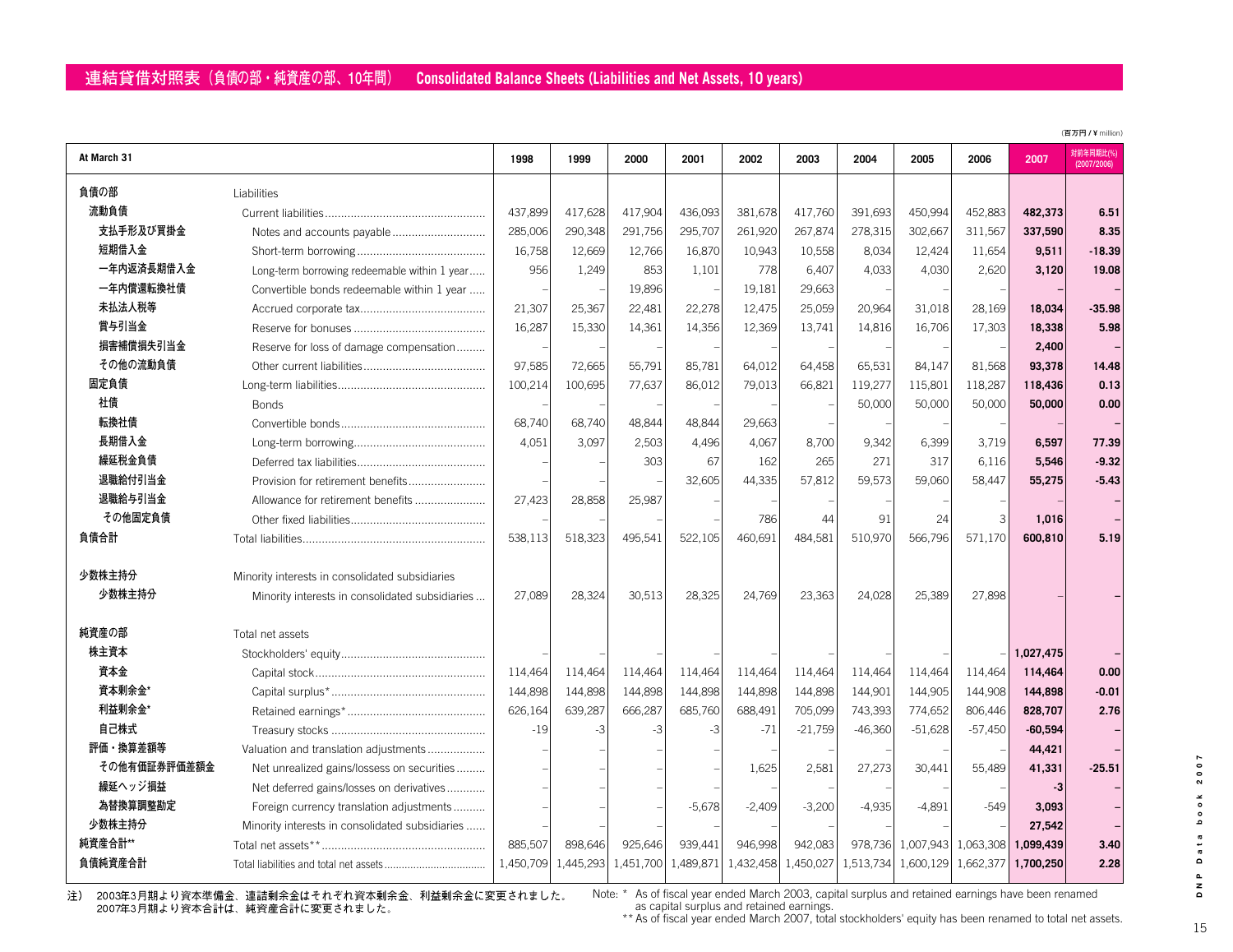|                             |                                                                     |           |           |           |           |           |              | (百万円 / ¥ million) |
|-----------------------------|---------------------------------------------------------------------|-----------|-----------|-----------|-----------|-----------|--------------|-------------------|
| <b>Years ended March 31</b> |                                                                     | 2001      | 2002      | 2003      | 2004      | 2005      | 2006         | 2007              |
| 営業活動によるキャッシュフロー             | Cash flows from operating activities                                |           |           |           |           |           |              |                   |
| 税金等調整前当期純利益                 | Income before income taxes and minority interests                   | 69,116    | 26.150    | 42,244    | 93.137    | 107,686   | 114,639      | 98,950            |
| 営業活動によるキャッシュフロー             | Adjustment to reconcile income before income taxes and minority     |           |           |           |           |           |              |                   |
| への税金調整前当期純利益の調整             | interests to net cash porvided by operating activities              |           |           |           |           |           |              |                   |
| 減価償却費                       |                                                                     | 94,312    | 94,870    | 89,239    | 85,182    | 80,440    | 87,263       | 100,161           |
| 減損損失                        |                                                                     |           |           |           |           |           | 7,346        | 1,282             |
| 貸倒引当金の増減額                   |                                                                     | $-2,380$  | 2,405     | 2,069     | 2,276     | 5,647     | $-1,060$     | $-1,036$          |
| 退職給付引当金の増減額                 |                                                                     | 32,605    | 11.676    | 12.865    | 1.761     | $-842$    | $-971$       | -4,707            |
| 退職給与引当金の増減額                 |                                                                     | $-25,987$ |           |           |           |           |              |                   |
| 持分法投資損益                     | Equity in (earnings) loss of affiliated companies                   | $-128$    | 210       | 655       | 1,976     | 297       | $-442$       | 99                |
| のれん償却額*                     |                                                                     | 55        | $-40$     | 369       | 1,133     | 1,669     | 1,079        | 1,475             |
| 受取利息及び受取配当金                 |                                                                     | $-3.103$  | $-2,597$  | $-2,279$  | $-2,287$  | $-2,368$  | $-2,727$     | $-3.785$          |
| 支払利息                        |                                                                     | 1.499     | 1,458     | 1.061     | 1.171     | 1,231     | 1,323        | 1,307             |
| 有価証券及び投資有価証券売却損益            | Net loss (gain) on sale of marketable securities and investments in |           |           |           |           |           |              |                   |
|                             |                                                                     | $-430$    | 451       | 196       | $-4,239$  | $-191$    | $-3,679$     | $-8,042$          |
| 投資有価証券評価損                   |                                                                     | 3.344     | 30.806    | 29.916    | 1.104     | 921       | 1,650        | 384               |
| 関係会社株式評価損                   |                                                                     | 953       | 64        | 337       | 281       | 155       | $\mathbf{1}$ |                   |
| 有形固定資産売除却損                  |                                                                     | 5.897     | 10,722    | 7.118     | 7,540     | 7,602     | 1,898        | 5,135             |
| 退職給付信託有価証券の設定額              | Contribution of the securities of employees' retirement benefits    |           |           |           |           |           |              |                   |
|                             |                                                                     | 15.432    |           |           |           |           |              |                   |
| 退職給付信託設定益                   | Net gain on revaluation of securities contributed to                |           |           |           |           |           |              |                   |
|                             |                                                                     | $-11,317$ |           |           |           |           |              |                   |
| 売上債権の増減額                    |                                                                     | $-36,266$ | 25,866    | 38,841    | $-17,519$ | $-11,342$ | $-19,695$    | $-34,238$         |
| 棚卸資産の増減額                    |                                                                     | $-8,454$  | 10.745    | 3,331     | 4,085     | $-6,634$  | 1,547        | $-18,042$         |
| 仕入債務の増減額                    |                                                                     | 3,035     | $-39,615$ | 1.947     | 12.248    | 28,751    | 5,669        | 15,211            |
| その他                         |                                                                     | 16,509    | $-3,874$  | $-6,929$  | 12,820    | 1,744     | $-1,540$     | 16,220            |
| 小計                          |                                                                     | 154,692   | 169,297   | 220,980   | 200,669   | 214,769   | 192,303      | 170,375           |
| 従業員臨時退職金の支払額                | Payments for special retirement and severance benefits              | $-684$    | -194      | $-1,688$  | $-15$     | $-1,984$  | $-716$       |                   |
| 法人税等の支払額                    |                                                                     | $-37,280$ | $-35,273$ | $-21,879$ | $-39,167$ | $-34,443$ | -49,913      | $-47,364$         |
| 営業活動によるキャッシュフロー             |                                                                     | 116,728   | 133,830   | 197,413   | 161,487   | 178,341   | 141,673      | 123,010           |
|                             |                                                                     |           |           |           |           |           |              |                   |

注) 2006年3月期以前は、連結調整勘定償却額

2007 **N P D a t a b o o k 2 0 0 7 Noop** Data<br>Data **D**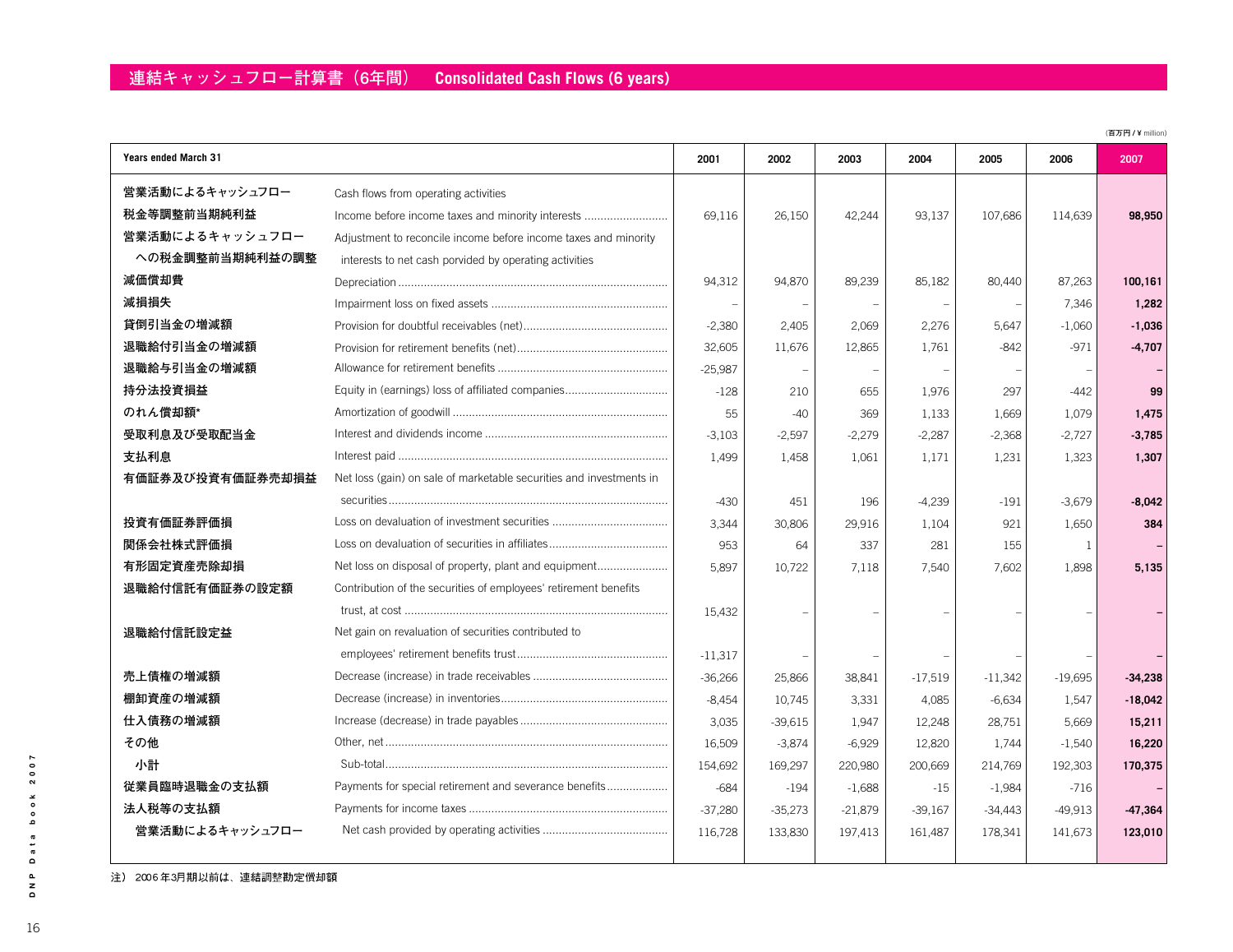|                        |                                                                 | 2001                     | 2002                     | 2003      | 2004      | 2005       | 2006       | 2007       |
|------------------------|-----------------------------------------------------------------|--------------------------|--------------------------|-----------|-----------|------------|------------|------------|
| 投資活動によるキャッシュフロー        | Cash flows from investing activities                            |                          |                          |           |           |            |            |            |
| 短期投資の純増減額              |                                                                 | $-30.642$                | 32.082                   | 299       | 65        | $-29.752$  | 18         | 5.008      |
| 有価証券の取得による支出           | Payments for purchase of marketable securities                  | $-220$                   | $-179$                   | $-50$     | $-6,703$  | $-11$      |            | $-501$     |
| 有価証券の売却による収入           |                                                                 | 275                      | 1,922                    | 3,160     | 50        | 6,706      | 6,711      | 7,201      |
| 有形固定資産の取得による支出         | Payments for purchase of property, plant and equipment          | $-74,225$                | $-100,385$               | $-65,554$ | $-66,684$ | $-73,714$  | $-129,471$ | $-153,994$ |
| 有形固定資産の売却による収入         | Proceeds from sale of property, plant and equipment             | 1,346                    | 2,430                    | 1,331     | 3,307     | 980        | 4,978      | 2,139      |
| 投資有価証券の取得による支出         |                                                                 | $-7,225$                 | $-15,210$                | $-24,141$ | $-18,744$ | $-22,414$  | $-32,156$  | $-13,886$  |
| 投資有価証券の売却による収入         | Proceeds from sale of investments in securites                  | 1,776                    | 4,116                    | 9,409     | 11,563    | 5,282      | 5,092      | 16,988     |
| 利息及び配当金の受取額            |                                                                 | 2,117                    | 2,597                    | 2,279     | 2,453     | 2,752      | 3,042      | 3,916      |
| その他                    |                                                                 | $-11,762$                | $-6,936$                 | $-14,125$ | $-20,047$ | $-16,057$  | $-9,995$   | $-17,588$  |
| 投資活動によるキャッシュフロー        |                                                                 | $-118,560$               | $-79,563$                | $-87,392$ | $-94,740$ | $-126,228$ | $-151,780$ | $-150,717$ |
| 財務活動によるキャッシュフロー        | Cash flows from financing activities                            |                          |                          |           |           |            |            |            |
| 短期借入金の純増減額             | Net increase (decrease) in short-term bank loans                | 3,674                    | $-6,619$                 | $-1.349$  | $-1,275$  | $-1,736$   | $-1,308$   | $-3,265$   |
| 長期借入れによる収入             |                                                                 | 3.754                    | 313                      | 6.000     | 5,100     | 1,033      | 585        | 4,731      |
| 長期借入金の返済による支出          |                                                                 | $-1.549$                 | $-1,122$                 | $-11.289$ | $-6.731$  | $-4.130$   | $-4.997$   | $-4,365$   |
| 社債の発行による収入             |                                                                 |                          | $\overline{\phantom{a}}$ |           | 49.745    |            |            |            |
| 転換社倩の償還による支出           |                                                                 | $-19,896$                |                          | $-19,181$ | $-29,663$ |            |            |            |
| 利息の支払額                 |                                                                 | 1,493                    | $-1,457$                 | $-1,165$  | $-1,156$  | $-1,232$   | $-1,333$   | $-1,311$   |
| 配当金の支払額                |                                                                 | $-13,666$                | $-13,669$                | $-13,669$ | $-14,463$ | $-15,935$  | $-18,247$  | $-19,052$  |
| 少数株主への配当金の支払額          |                                                                 | $-471$                   | $-456$                   | $-439$    | $-360$    | $-516$     | $-714$     | $-633$     |
| 自己株式取得による支出            |                                                                 |                          |                          | $-21,688$ | $-24,588$ | $-18,089$  | $-20,710$  | $-19,663$  |
| 子会社の自己株式の取得による支出       | Payments for purchases by subsidiaries of their treasury stocks | $\overline{\phantom{0}}$ | $-2,516$                 | $-6$      | $-1,547$  | $-4$       | $-6$       | $-2$       |
| その他                    |                                                                 | $\overline{4}$           | $-68$                    | 656       | 694       | 42         | 21         | 972        |
| 財務活動によるキャッシュフロー        |                                                                 | $-29,643$                | $-25,594$                | $-62,130$ | $-24,244$ | $-40,568$  | $-46.712$  | $-42,589$  |
| 現金及び現金同等物に係る換算差額       | Effect of exchange rate changes on cash and cash equivalents    | 734                      | 1,966                    | $-645$    | $-2,031$  | $-21$      | 2,685      | 1,492      |
| 現金及び現金同等物の増減額          | Net increase (decrease) in cash and cash equivalents            | $-30.741$                | 30,639                   | 47,246    | 40,472    | 11,523     | $-54,133$  | $-68,803$  |
| 現金及び現金同等物の期首残高         | Cash and cash equivalents at beginning of year                  | 187,321                  | 157,078                  | 189.615   | 238,896   | 279,368    | 293,355    | 239,221    |
| 連結会社増減による現金及び現金同等物の増減額 | Net increase (decrease) in cash equivalents due to net increase |                          |                          |           |           |            |            |            |
|                        |                                                                 | 498                      | 1.898                    | 2.035     |           | 2.463      |            | 69         |
| 現金及び現金同等物の期末残高         |                                                                 | 157.078                  | 189.615                  | 238.896   | 279.368   | 293.355    | 239.221    | 170.488    |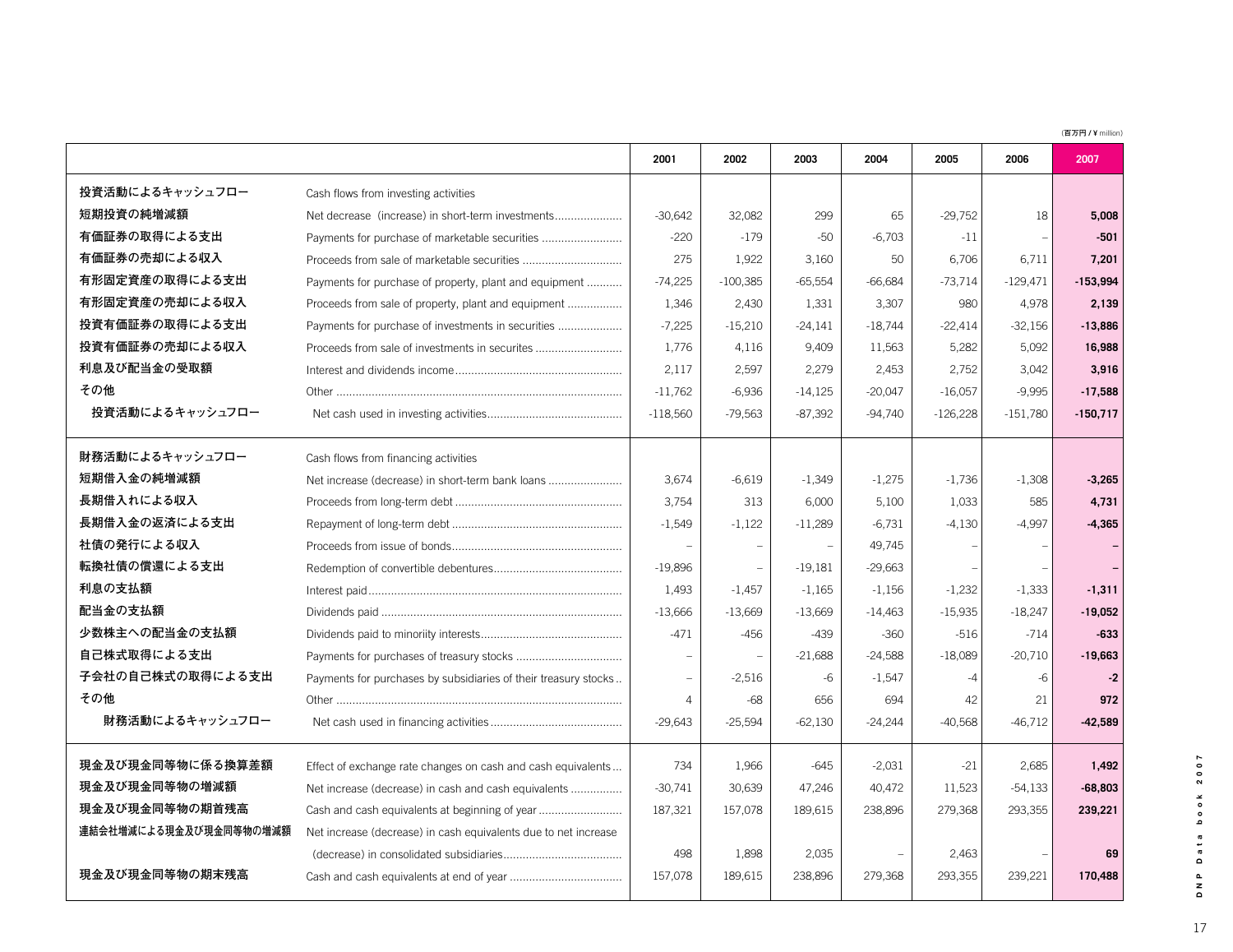|                             |                                     |           |           |           |           |           |         |                     |         |                               |         | (百万円 / ¥ million)        |
|-----------------------------|-------------------------------------|-----------|-----------|-----------|-----------|-----------|---------|---------------------|---------|-------------------------------|---------|--------------------------|
| <b>Years ended March 31</b> |                                     | 1998      | 1999      | 2000      | 2001      | 2002      | 2003    | 2004                | 2005    | 2006                          | 2007    | 対前年増減率(%)<br>(2007/2006) |
| 売上高                         |                                     | 1,160,834 | 1,098,547 | 1,113,137 | 1,162,403 | 1,121,696 |         | 1,106,346 1,121,767 |         | 1,156,219 1,183,731 1,162,244 |         | $-1.82$                  |
| 売上原価                        |                                     | 964,742   | 925,642   | 955,311   | 1,008,494 | 980.445   | 962,901 | 969,773             |         | 994,586 1,022,497 1,012,383   |         | $-0.99$                  |
| 販売費及び一般管理費                  | Selling, general and administrative |           |           |           |           |           |         |                     |         |                               |         |                          |
|                             |                                     | 117,161   | 109,285   | 102,502   | 105,884   | 106,450   | 112,002 | 113,010             | 113,037 | 109,006                       | 108,800 | $-0.19$                  |
| 営業利益                        |                                     | 78,930    | 63,619    | 55,323    | 48,023    | 34,800    | 31,442  | 38,984              | 48,596  | 52,227                        | 41,059  | $-21.38$                 |
| 営業外収益                       |                                     | 38.892    | 54.835    | 72.857    | 74.799    | 69.280    | 57.317  | 51.742              | 53.512  | 63.075                        | 71.665  | 13.62                    |
| 受取利息及び配当金                   |                                     | 5.055     | 5.056     | 4.867     | 4.951     | 4.301     | 4.056   | 4.044               | 4.955   | 6.040                         | 6,293   | 4.19                     |
| その他の営業外収益                   |                                     | 33,835    | 49,777    | 67,988    | 69,846    | 64,978    | 53,260  | 47.698              | 48,556  | 57,034                        | 65,371  | 14.62                    |
| 営業外費用                       |                                     | 22,383    | 33,831    | 47,651    | 52,361    | 50,081    | 43,387  | 42,394              | 42,318  | 48,983                        | 54,925  | 12.13                    |
| 支払利息                        |                                     | 1,161     | 1.214     | 1.201     | 999       | 821       | 581     | 695                 | 835     | 835                           | 835     | 0.00                     |
| その他の営業外費用                   |                                     | 21,221    | 32,614    | 46.448    | 51.361    | 49,258    | 42,805  | 41.698              | 41,483  | 48,148                        | 54.090  | 12.34                    |
| 経常利益                        |                                     | 95,439    | 84,623    | 80,528    | 70,461    | 53,999    | 45,372  | 48,332              | 59,790  | 66,319                        | 57,799  | $-12.85$                 |
| 特別利益                        |                                     | 1.166     | 9.927     | 9,689     | 15.172    | 825       | 3,856   | 8,752               | 468     | 6.956                         | 12,925  | 85.81                    |
| 固定資産売却益                     |                                     | 45        | 596       | 99        | 180       | 317       | 115     | 488                 | 8       | 2,328                         | 451     | $-80.63$                 |
| その他                         |                                     | 1,120     | 9,330     | 9,589     | 14,991    | 507       | 3,741   | 8,264               | 459     | 4,628                         | 12,474  | 169.53                   |
| 特別損失                        |                                     | 8,523     | 9,319     | 16,010    | 35.446    | 47,132    | 40.429  | 21,568              | 14.975  | 12.343                        | 8.939   | $-27.58$                 |
| 固定資産売却損及び除却損                | Losses from sale or disposal of     |           |           |           |           |           |         |                     |         |                               |         |                          |
|                             |                                     | 2,984     | 3,545     | 4,523     | 4,813     | 10,129    | 4,912   | 6,062               | 5,533   | 3,952                         | 4,798   | 21.41                    |
| その他                         |                                     | 5.536     | 5.772     | 11.484    | 30,628    | 36,999    | 35,516  | 15,506              | 9,437   | 8,391                         | 4.138   | $-50.69$                 |
| 税引前当期純利益                    |                                     | 88,082    | 85,231    | 74,208    | 50,188    | 7,692     | 8,800   | 35,516              | 45,283  | 60,933                        | 61,785  | 1.40                     |
| 法人税等                        |                                     | 37,900    | 40.374    | 30.768    | 20.644    | 1.992     | 4,211   | 12,543              | 16,311  | 22,012                        | 28.079  | 27.56                    |
| 当期純利益                       |                                     | 50,182    | 44,856    | 43.439    | 29.544    | 5.699     | 4,589   | 22,972              | 28,972  | 38.921                        | 33,705  | $-13.40$                 |
| 前期繰越利益                      | Retained earnings carried forward   |           |           |           |           |           |         |                     |         |                               |         |                          |
|                             |                                     | 8.902     | 8.735     | 9.087     | 8.906     | 9.023     | 8.885   | 8.088               | 8.621   | 7.483                         |         |                          |
| 中間配当額                       |                                     | 6,455     | 6.835     | 6.835     | 6.835     | 6.835     | 6.833   | 7.047               | 7,588   | 8,588                         |         |                          |
|                             |                                     |           |           |           |           |           |         |                     |         |                               |         |                          |

**2007 N P D a t a b o o k 2 0 0 7**  $\tilde{\mathbf{x}}$  $\circ$  $\mathbf{a}$  $\overline{\mathbf{u}}$  $\overset{\scriptscriptstyle\alpha}{\mathsf{d}}$ **D**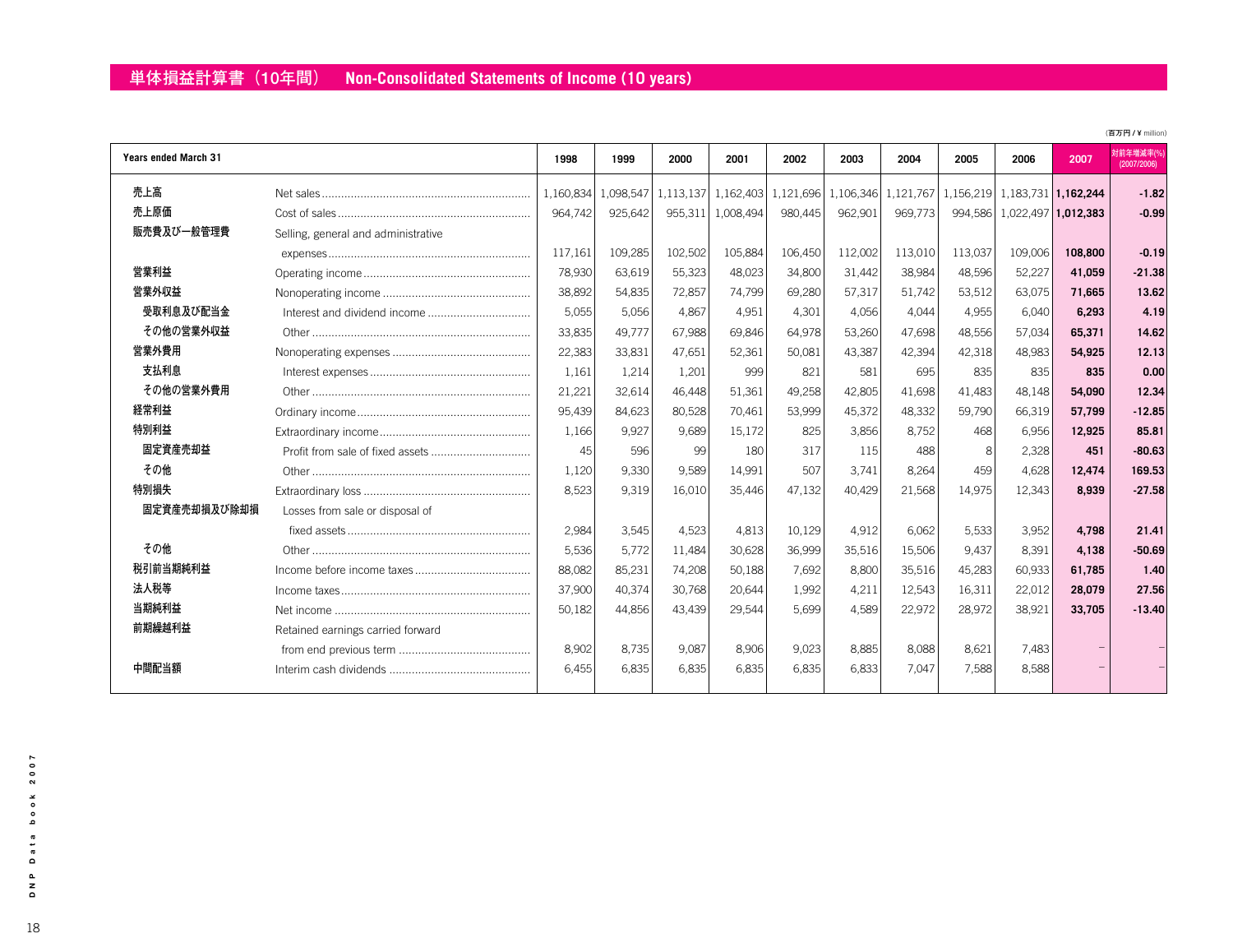|              |                                            |           |           |           |           |                     |           |           |           |           |           | (百万円 / ¥ million)       |
|--------------|--------------------------------------------|-----------|-----------|-----------|-----------|---------------------|-----------|-----------|-----------|-----------|-----------|-------------------------|
| At March 31  |                                            | 1998      | 1999      | 2000      | 2001      | 2002                | 2003      | 2004      | 2005      | 2006      | 2007      | 対前年増減率(%<br>(2007/2006) |
| 資産の部         | Assets                                     |           |           |           |           |                     |           |           |           |           |           |                         |
| 流動資産         |                                            | 603,244   | 546,912   | 540,344   | 582,909   | 551,499             | 574,127   | 633,140   | 682,743   | 630,479   | 592,370   | $-6.04$                 |
| 現金及び預金       |                                            | 193,405   | 148,506   | 144,794   | 139.667   | 143,899             | 196,304   | 240,164   | 277,044   | 226,381   | 151,681   | $-33.00$                |
| 受取手形、売掛金     |                                            | 365,759   | 367,940   | 365,946   | 401,578   | 375,322             | 343,523   | 356,057   | 357,218   | 353,891   | 376,265   | 6.32                    |
| 有価証券         |                                            | 3,234     | 1,850     | 1,195     | 2,019     | 3,159               | 49        | 6,699     | 6,792     | 6,797     | 9,992     | 47.01                   |
| 棚卸資産         |                                            | 37,390    | 23,876    | 23,492    | 31,605    | 25,386              | 21,203    | 19,770    | 20,664    | 20,572    | 28,343    | 37.77                   |
| その他流動資産、     | Other current assets, and                  |           |           |           |           |                     |           |           |           |           |           |                         |
| 貸倒引当金        |                                            | 3,451     | 4,735     | 4,910     | 8,032     | 3,727               | 13,042    | 10,445    | 21,019    | 22,834    | 26,086    | 14.24                   |
| 固定資産         |                                            | 650,353   | 708,843   | 702,716   | 705,225   | 682.822             | 661,402   | 668.786   | 709.539   | 792.761   | 838.761   | 5.80                    |
| 有形固定資産       | Property, plant and equipment              | 437,071   | 462,375   | 453,604   | 454,672   | 438,692             | 413,832   | 396,981   | 419,467   | 457,669   | 490,045   | 7.07                    |
| 無形固定資産       |                                            | 1,498     | 1,510     | 18,001    | 20,121    | 19,859              | 20,718    | 18,525    | 17,682    | 17,431    | 18,651    | 7.00                    |
| 投資等、純額       |                                            | 211,783   | 244,957   | 231,110   | 230,432   | 224,271             | 226,851   | 253,279   | 272,389   | 317,660   | 330.064   | 3.90                    |
| 資産の部合計       |                                            | 1,253,597 | 1,255,756 | 1,243,061 | 1,288,135 | 1,234,322           | 1,235,530 | 1,301,927 | 1,392,282 | 1,423,240 | 1,431,131 | 0.55                    |
| 負債の部         | Liabilities                                |           |           |           |           |                     |           |           |           |           |           |                         |
| 流動負債         |                                            | 366,319   | 326,011   | 307,322   | 330,200   | 293,454             | 344,827   | 350,722   | 441,816   | 452,935   | 485.168   | 7.12                    |
| 支払手形、買掛金     |                                            | 253,670   | 237,186   | 219,844   | 236,122   | 210,156             | 174,486   | 180,508   | 222,741   | 243,334   | 249,669   | 2.60                    |
| 一年内償還転換社債    | Convertible bonds redeemable               |           |           |           |           |                     |           |           |           |           |           |                         |
|              |                                            |           |           | 19,896    |           | 19,181              | 29,663    |           |           |           |           |                         |
| 未払金、未払費用     | Accrued payables and expenses              | 56.888    | 39.249    | 33,121    | 57.351    | 38,428              | 31,705    | 40,566    | 65.990    | 63.941    | 60,564    | $-5.28$                 |
| 未払法人税、事業税等   | Accrued corporate and enterprise           |           |           |           |           |                     |           |           |           |           |           |                         |
|              |                                            | 27,301    | 21,348    | 17,349    | 16,081    | 8,336               | 14,169    | 3,684     | 16,888    | 14,067    | 8,117     | $-42.30$                |
| その他流動負債      |                                            | 28,456    | 28,224    | 17,108    | 20,641    | 17,349              | 94,801    | 125,959   | 136,191   | 131,589   | 166.814   | 26.77                   |
| 固定負債         |                                            | 85,068    | 85,560    | 61,975    | 68,487    | 58,185              | 37,920    | 90,244    | 91,597    | 86,840    | 81,807    | $-5.80$                 |
| 社倩           |                                            |           |           |           |           |                     |           | 50,000    | 50,000    | 50,000    | 50,000    | 0.00                    |
| 転換社債         |                                            | 68,740    | 68,740    | 48,844    | 48,844    | 29,663              |           |           |           |           |           |                         |
| 退職給付引当金      |                                            |           |           |           | 19,643    | 28,522              | 37,920    | 40,244    | 41,597    | 36,840    | 31,807    | $-13.66$                |
| 退職給与引当金      |                                            | 16,328    | 16,820    | 13,131    |           |                     |           |           |           |           |           |                         |
| 負債の部合計       |                                            | 451,388   | 411,571   | 369,297   | 398,687   | 351,639             | 382,747   | 440,966   | 533,414   | 539,776   | 566,976   | 5.04                    |
| 純資産の部        | Total net assets                           |           |           |           |           |                     |           |           |           |           |           |                         |
| 株主資本         |                                            |           |           |           |           |                     |           |           |           |           | 823,287   |                         |
| 資本金          |                                            | 114.464   | 114.464   | 114,464   | 114,464   | 114,464             | 114,464   | 114,464   | 114,464   | 114,464   | 114,464   | 0.00                    |
| 資本剰余金        |                                            |           |           |           |           |                     | 144.898   | 144.901   | 144.905   | 144.908   | 144.898   | $-0.01$                 |
| 利益剰余金        |                                            |           |           |           |           |                     | 612,673   | 620,994   | 621,031   | 626,580   | 624,486   | $-0.33$                 |
| 法定準備金        |                                            | 163,267   | 164,700   | 166,094   | 167,488   | 168,198             |           |           |           |           |           |                         |
| 剰余金          |                                            | 524.477   | 565.018   | 593.204   | 607.494   | 598.622             |           |           |           |           |           |                         |
| 自己株式         |                                            |           |           |           |           | $-70$               | $-21,759$ | $-46,327$ | $-51,594$ | $-57,418$ | $-60,562$ |                         |
| 評価・換算差額等     | Valuation and translation adjustments      |           |           |           |           |                     |           |           |           |           | 40,868    |                         |
| その他有価証券評価差額金 | Net unrealized gains/lossess on securities |           |           |           |           | 1.467               | 2.505     | 26,927    | 30,061    | 54.929    | 40,871    | $-25.59$                |
| 繰延ヘッジ損益      | Net deferred gains/losses on derivatives   |           |           |           |           |                     |           |           |           |           | -3        |                         |
| 純資産合計*       |                                            | 802,209   | 844,184   | 873,763   | 889,447   | 882,682             | 852,782   | 860,961   | 858,868   | 883,464   | 864,155   | $-2.19$                 |
| 負債純資産合計      |                                            | 1,253,597 | 1,255,756 | 1,243,061 |           | 1,288,135 1,234,322 | 1,235,530 | 1,301,927 | 1,392,282 | 1,423,240 | 1,431,131 | 0.55                    |

(注) 2007年3月期より資本合計は、純資産合計に変更されました。

Note: \*As of fiscal year ended March 2007, total stockholders' equity has been renamed to total net assets.

**N P D a t a b o o k 2 0 0 7**

Data  $\frac{\mathbf{a}}{\mathbf{z}}$ 

book 2007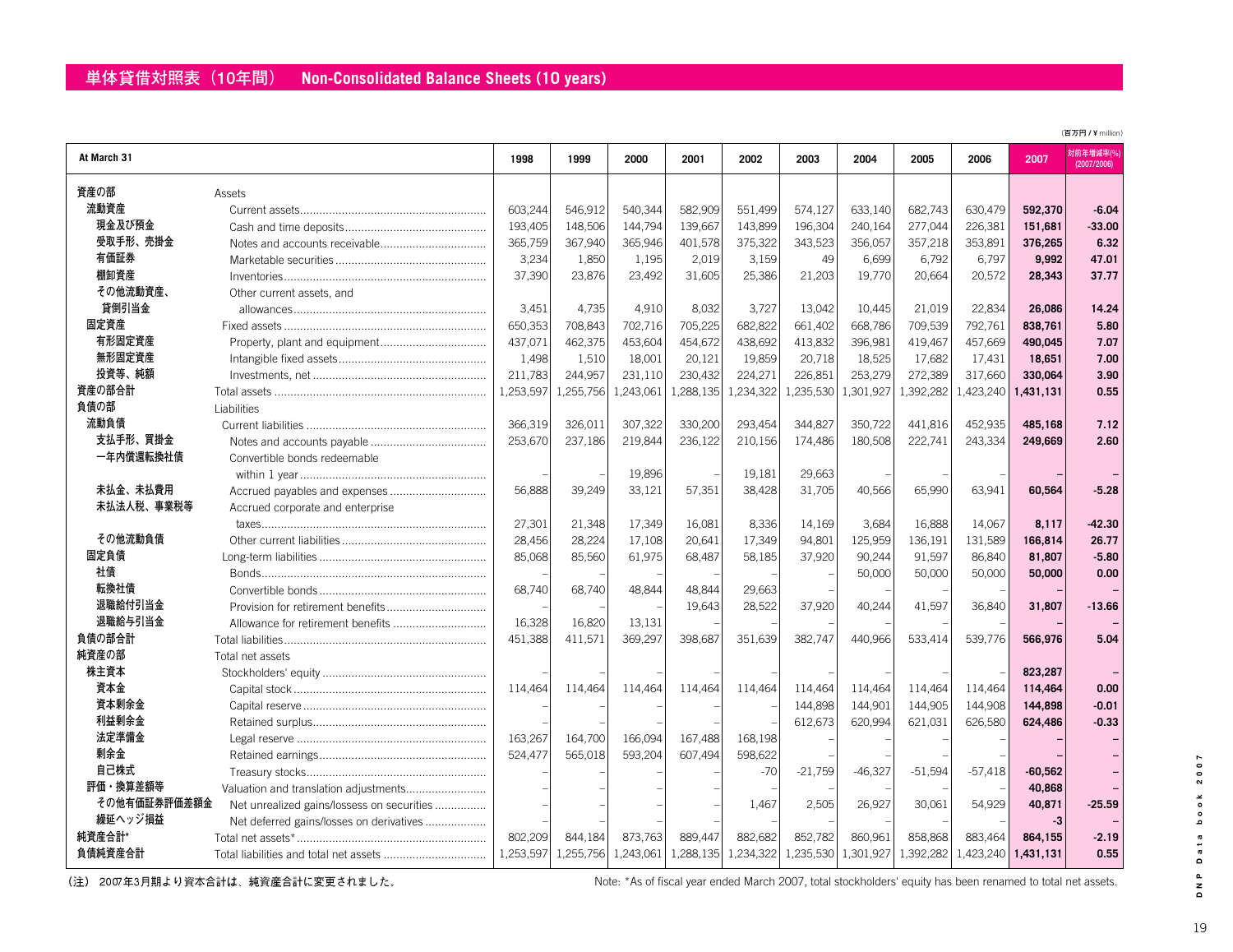# **株式情報 Shareholder Information 平成19年3月31日現在 As of March 31, 2007**

| 会社が発行する株式の総数<br>Authorized shares:<br>発行済株式総数<br>Shares issued and outstanding:<br>株主数<br>Number of shareholders: | 1.490.000.000株<br>730.480.693株<br>31.364人 |  |
|-------------------------------------------------------------------------------------------------------------------|-------------------------------------------|--|
|-------------------------------------------------------------------------------------------------------------------|-------------------------------------------|--|

#### **大株主 Principal shareholders**

| 株主名                                                    | <b>Name</b>                                                  | 当社への出資状況<br><b>Investment in DNP</b>         |                                                  |
|--------------------------------------------------------|--------------------------------------------------------------|----------------------------------------------|--------------------------------------------------|
|                                                        |                                                              | 所有株式数 (千株)<br>Number of share<br>(thousands) | 所有比率*(%)<br>Percentage of<br>total equity $(\%)$ |
| 日本マスタートラスト<br>信託銀行株式会社<br>(信託口)                        | The Master Trust Bank of Japan, Ltd.<br>(Trust A/C)          | 46,044                                       | 6.30                                             |
| 第一生命保険相互会社                                             | The Dai-ichi Mutual Life Insurance Co.                       | 34,646                                       | 4.74                                             |
| 日本トラスティ・サービス<br>信託銀行株式会社<br>(信託口)                      | Japan Trustee Services Bank, Ltd.<br>(Trust A/C)             | 23,444                                       | 3.21                                             |
| ユービーエス エージー<br>ロンドン アイピービー<br>セグリゲイテッド<br>クライアント アカウント | <b>UBS AG London-IPB Segregated</b><br><b>Client Account</b> | 23,179                                       | 3.17                                             |
| ステート ストリート バンク<br>アンド トラスト カンパニー<br>505103             | <b>State Street Bank and Trust Company</b><br>505103         | 21,050                                       | 2.88                                             |
| ナッツ クムコ                                                | <b>NATS CUMCO</b>                                            | 19,644                                       | 2.69                                             |
| 株式会社みずほ<br>コーポレート銀行                                    | Mizuho Corporate Bank, Ltd.                                  | 15,242                                       | 2.09                                             |
| 日本生命保険相互会社                                             | Nippon Life Insurance Co.                                    | 14,349                                       | 196                                              |
| 株式会社みずほ銀行                                              | Mizuho Bank, Ltd.                                            | 12,471                                       | 1 7 1                                            |
| 自社従業員持株会                                               | <b>Employees' Shareholding Association</b>                   | 9,934                                        | 1.36                                             |

**(注1)上記表以外に当社は自己株式35,563,002株を保有しております。なお、当該株式数には、株主名簿上 は当社名義となっていますが、実質的に所有していない株式が1,000株含まれております。**

#### **株主メモ General Information**

| 決算期<br>3月31日 | Fiscal year-end : March 31                                 |
|--------------|------------------------------------------------------------|
| 定時株主総会開催期 6月 | Month of annual shareholders' meeting: June                |
| 配当金受領株主確定日   | Ex-dividend date                                           |
| 利益配当金: 3月31日 | Year-end dividends paid to shareholders as of: March 31    |
| 中間配当金: 9月30日 | Interim dividends paid to shareholders as of: September 30 |
| 基準日 : 3月31日  | Balance date: March 31                                     |

その他必要のある場合は、取締役会の決議により予め公告して設定します。

If additional shareholders' meetings are required, the board of directors will decide and notify the shareholders.



**株主名簿管理人** みずほ信託銀行株式会社

**上場証券取引所**

東京・大阪

**名義書換取扱場所** 東京都中央区八重洲一丁目2番1号 みずほ信託銀行株式会社 本店証券代行部

Administrator of Shareholder Register Mizuho Trust & Banking Co., Ltd.

#### Registrar

Mizuho Trust & Banking Co., Ltd. Stock Transfer Agency Department 2-1, Yaesu 1-chome, Chuo-ku, Tokyo 103-8670, Japan

#### Common Stock Listing Tokyo, Osaka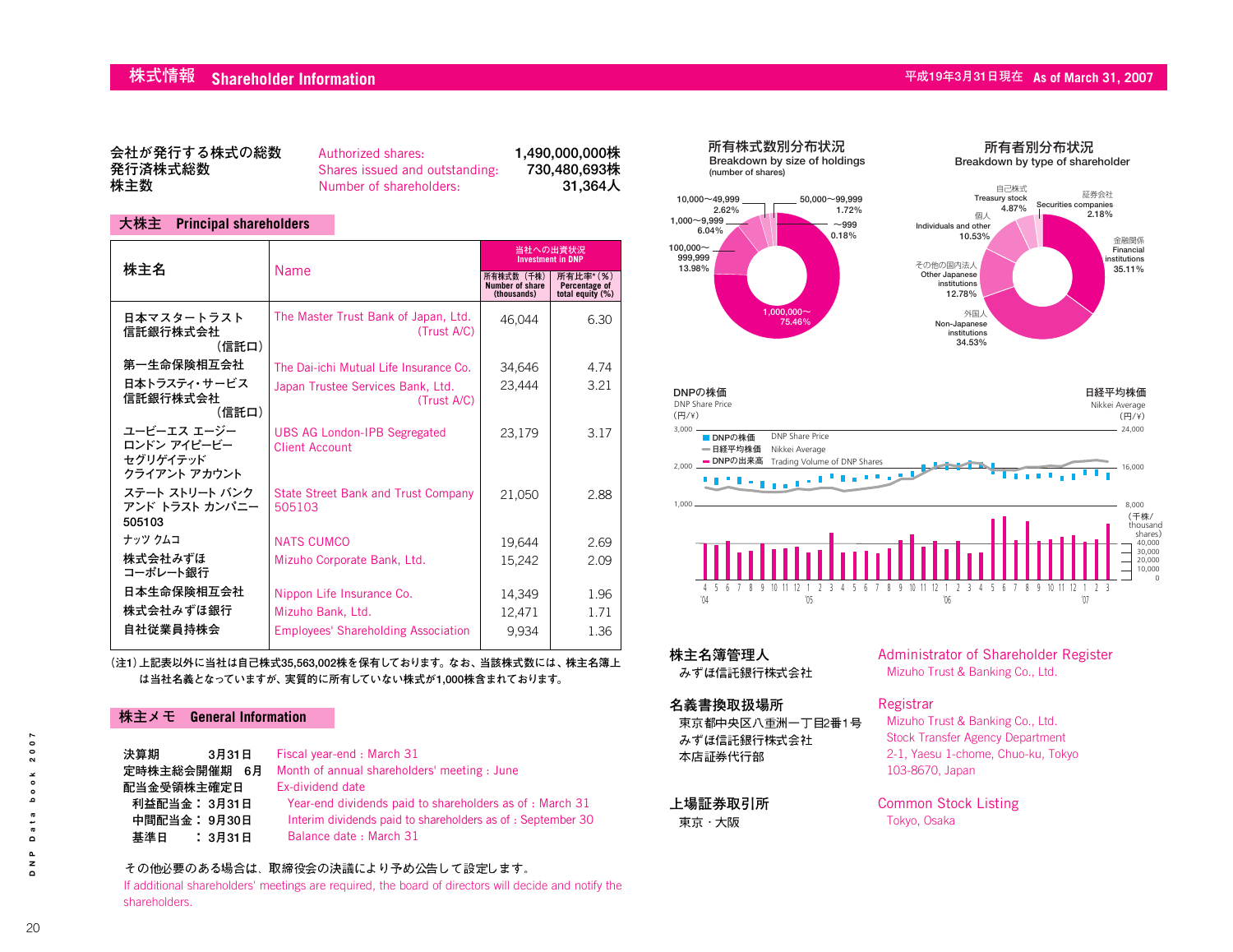| 大日本印刷株式会社 Dai Nippon Printing Co., Ltd.                          |                                                                                                                                                                                                                                                                                                                                                   |                                       |                                                                                                                                                                                                                                                                                              |
|------------------------------------------------------------------|---------------------------------------------------------------------------------------------------------------------------------------------------------------------------------------------------------------------------------------------------------------------------------------------------------------------------------------------------|---------------------------------------|----------------------------------------------------------------------------------------------------------------------------------------------------------------------------------------------------------------------------------------------------------------------------------------------|
| 創業<br>Establishment                                              | 明治9年 (1876年) 10月<br>October 1876                                                                                                                                                                                                                                                                                                                  | 工場 (子会社含む)<br><b>Production Sites</b> | <国内><br> 北海道(札幌) 岩手(北上)宮城(仙台) 福島(南相馬 泉崎) 茨城(牛久 つくば)                                                                                                                                                                                                                                          |
| 設立年月日<br>Incorporation                                           | 明治27年 (1894年) 1月19日<br>January 19, 1894                                                                                                                                                                                                                                                                                                           | (including subsidiaries)              | 栃木 (西方) 埼玉 (川口 狭山 蕨 久喜 ふじみ野 鶴瀬 大利根 白岡) 千葉 (柏)<br>東京 (市谷 榎町 五反田 赤羽 神谷) 神奈川 (横浜 川崎 小田原 相模原 愛川)<br>石川(白山) 岐阜(中津川) 愛知(名古屋) 三重(亀山) 京都(吉祥院 太秦 京田辺)                                                                                                                                                 |
| 資本金<br>Capital                                                   | 1,144億64百万円<br>¥114,464 million                                                                                                                                                                                                                                                                                                                   |                                       | 大阪(枚方 寝屋川) 兵庫(神戸 小野) 奈良(川西)岡山(御津 笠岡) 広島(三原)<br>徳島(徳島)福岡(福岡 北九州筑後)<br><domestic><br/>Hokkaido (2 plants), Iwate, Miyagi, Fukushima (2 plants), Ibaraki (2 plants),</domestic>                                                                                                                 |
| 従業員数<br><b>Employees</b>                                         | (単体 Non-Consolidated)<br>9,003<br>(連結 Consolidated)<br>37,740                                                                                                                                                                                                                                                                                     |                                       | Tochigi (3 plants), Saitama (8 plants), Chiba, Tokyo (10 plants), Kanagawa<br>(7 plants), Ishikawa, Gifu, Aichi, Mie, Kyoto (3 plants), Osaka (3 plants),<br>Hyogo (2 plants), Nara, Okayama (2 plants), Hiroshima, Tokushima, Fukuoka                                                       |
| 営業拠点 (子会社含む)<br><b>Sales Offices</b><br>(including subsidiaries) | <国内><br>札幌 旭川 北見<br>- 帯広 釧路 函館 仙台 青森 八戸 盛岡<br>山形<br>郡山 宇都宮 東京 水戸 多摩 横浜 名古屋 静岡 津<br>秋田<br>長野 新潟<br>富山 金沢 大阪 京都 神戸 広島 米子 岡山 福山<br>徳島<br>松山 高知 福岡 北九州 久留米 長崎 佐世保 熊本<br>高松<br>大分<br>宮崎 鹿児島 那覇<br><domestic><br/>Sapporo, Asahikawa, Kitami, Obihiro, Kushiro, Hakodate,<br/>Sendai, Aomori, Hachinohe, Morioka, Akita, Yamagata, Koriyama,</domestic> |                                       | (4 plants)<br><海外><br>シンガポール マレーシア(ジョホール)<br>インドネシア(ジャカルタ) アメリカ(コンコード、チュラビスタ)<br>デンマーク(カールスルンデ) イタリア (アグラテ)<br>$<$ Overseas $>$<br>Singapore, Malaysia (Johor),<br>Indonesia (Jakarta), United States of America<br>(Concord, N.C., Chula Vista, C.A.), Denmark (Karlslunde), Italy (Agrate) |
|                                                                  | Ustunomiya, Tokyo, Mito, Tama, Yokohama, Nagoya, Shizuoka, Tsu,<br>Nagano, Niigata, Toyama, Kanazawa, Osaka, Kyoto, Kobe, Hiroshima,<br>Yonago, Okayama, Fukuyama, Takamatsu, Tokushima, Matsuyama,<br>Kochi, Fukuoka, Kitakyushu, Kurume, Nagasaki, Sasebo, Kumamoto,                                                                            | 研究所<br><b>Research Institutes</b>     | 東京 千葉 埼玉 茨城<br>Tokyo, Chiba, Saitama, Ibaraki                                                                                                                                                                                                                                                |
|                                                                  | Oita, Miyazaki, Kagoshima, Naha<br><海外><br>ソウル 上海 北京 台北 シンガポール ジャカルタ シドニー<br>ニューヨーク コンコード サンフランシスコ シリコンバレー<br>ロサンゼルス チュラビスタ サンマルコス ダラス デュッセルドルフ                                                                                                                                                                                                   | 本社<br><b>Head Office</b>              | $\overline{7}$ 162-8001<br>東京都新宿区市谷加賀町1-1-1<br>1-1, Ichigaya Kagacho 1chome, Shinjuku-ku, Tokyo 162-8001, Japan<br>Tel: 03-3266-2111 / +813-3266-2111<br>Web Site: http://www.dnp.co.jp                                                                                                      |
|                                                                  | ロンドン コペンハーゲン パリ ディナン アグラテ<br><overseas><br/>Seoul, Shanghai, Beijing, Taipei, Singapore, Jakarta, Sydney,<br/>New York, Concord, N.C., San Francisco, Silicon Valley, Los Angeles,<br/>Chula Vista, San Marcos, Dallas, Dusseldorf, London, Copenhagen,<br/>Paris, Dinan, Agrate</overseas>                                                       | IRコンタクト先<br>Inquiries                 | 本社広報室<br><b>Press and Public Relations</b><br>Tel: 03-5225-8220/+813-5225-8220<br>Fax: 03-5225-8239 / +813-5225-8239<br>E-mail: info@mail.dnp.co.jp                                                                                                                                          |

Data book 2007 **N P D a t a b o o k 2 0 0 7 D**